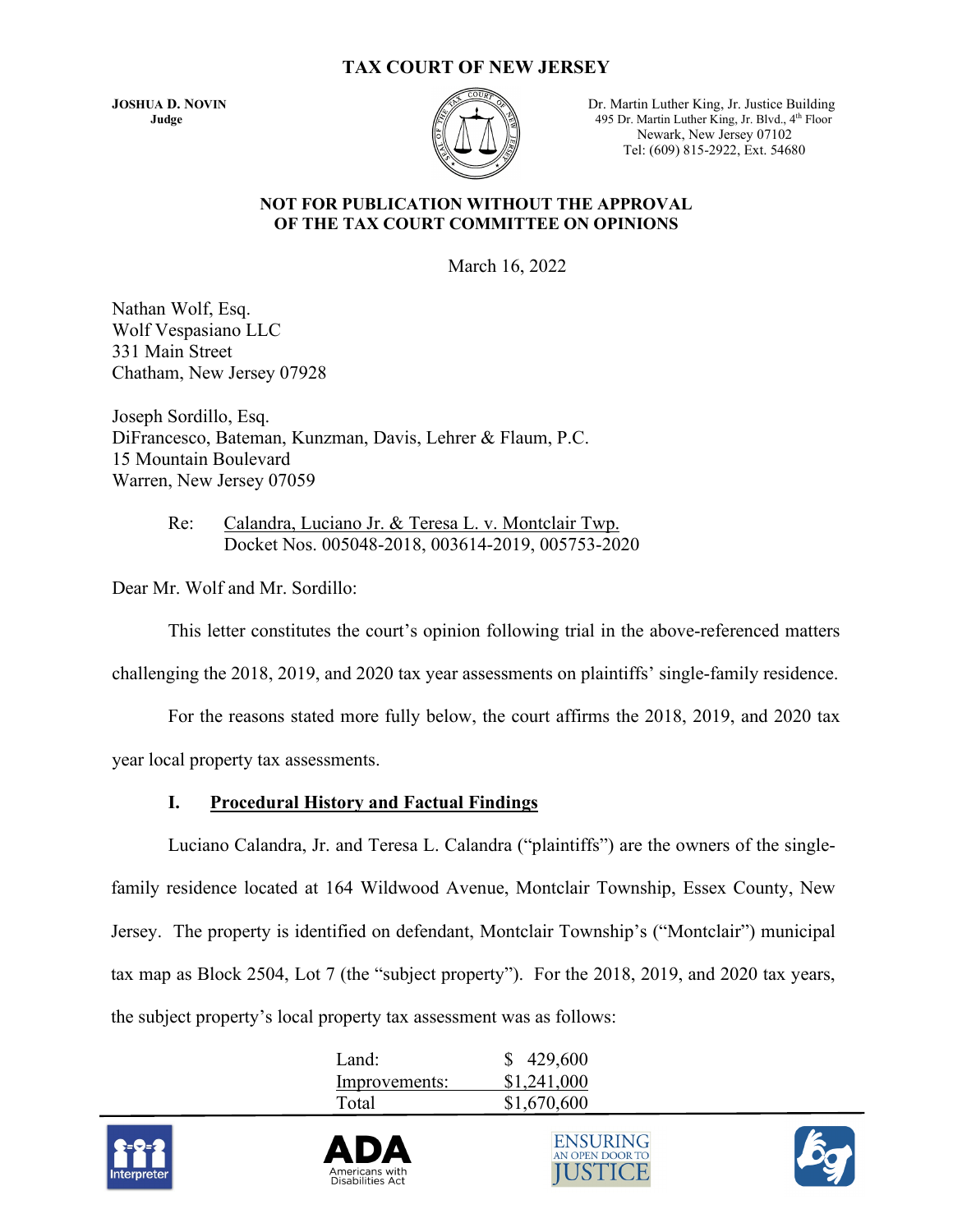Calandra, Luciano Jr. & Teresa L. v. Montclair Twp. Docket Nos. 005048-2018, 003614-2019, and 005753-2020 Page -2-

The average ratio of assessed to true value, commonly referred to as the Chapter 123 ratio, for Montclair for the 2018 tax year is 100%, for 2019 tax year is 90.23% and for the 2020 tax year is 89.51%. See [N.J.S.A.](https://advance.lexis.com/document/?pdmfid=1000516&crid=54a10ae1-d873-44e4-81c1-4519cb4d8ca0&pddocfullpath=%2Fshared%2Fdocument%2Fstatutes-legislation%2Furn%3AcontentItem%3A5D6M-28X0-004F-J4XT-00000-00&pdpinpoint=_a&pdcontentcomponentid=9077&pddoctitle=N.J.S.A.+54%3A1-35a(a)&ecomp=qk9g&prid=a2065c69-8741-4133-80d3-db8a727a77d5) [54:1-35a\(a\).](https://advance.lexis.com/document/?pdmfid=1000516&crid=54a10ae1-d873-44e4-81c1-4519cb4d8ca0&pddocfullpath=%2Fshared%2Fdocument%2Fstatutes-legislation%2Furn%3AcontentItem%3A5D6M-28X0-004F-J4XT-00000-00&pdpinpoint=_a&pdcontentcomponentid=9077&pddoctitle=N.J.S.A.+54%3A1-35a(a)&ecomp=qk9g&prid=a2065c69-8741-4133-80d3-db8a727a77d5) When the average ratio is applied to the local property tax assessment, the subject property's implied equalized value is: (i) \$1,670,600, for the 2018 tax year; (ii) \$1,851,491, for the 2019 tax year; and (iii) \$1,866,384, for the 2020 tax year.

Plaintiffs timely filed direct appeals with the Tax Court challenging the subject property's 2018, 2019, and 2020 tax year local property tax assessments. In response, Montclair filed counterclaims for the 2019 and 2020 tax years.

During trial, both plaintiffs and Montclair offered testimony from State of New Jersey certified general real estate appraisers, who were accepted by the court as experts in the property valuation field, without objection.<sup>[1](#page-1-0)</sup> Each expert prepared an appraisal report that was admitted into evidence by the court.<sup>[2](#page-1-1)[3](#page-1-2)</sup>

Based on the evidence presented, the court concludes that the subject property is a 2½ story Tudor colonial-style, single-family residence constructed in approximately 1902, situated on a .512-acre rectangular shaped lot. The subject property has approximate lot dimensions of 100'

<span id="page-1-2"></span><span id="page-1-1"></span> $3$  On the August 27, 2021 trial commencement date, plaintiffs marked for identification an appraisal report dated August 19, 2021, prepared by plaintiffs' expert. Defendant's counsel objected to any testimony from plaintiffs' expert based on this appraisal report, as it was prepared eight days prior to trial, was not produced during discovery, and was not produced in accordance with the court's February 22, 2021 Case Management Order. The court barred plaintiffs' expert from offering testimony regarding the August 19, 2021 appraisal report. However, the court permitted plaintiffs to introduce and offer testimony on the July 24, 2020 Restricted Appraisal Report and four amendment pages to the July 24, 2020 Restricted Appraisal Report. The four amendment pages included a series of mathematical and typographical corrections to the Restricted Appraisal Report.









<span id="page-1-0"></span><sup>&</sup>lt;sup>1</sup> Due to witness availability, scheduling, and illness issues, these matters were tried to conclusion over several months.

<sup>&</sup>lt;sup>2</sup> Plaintiffs' expert prepared a Restricted Appraisal Report dated July 24, 2020.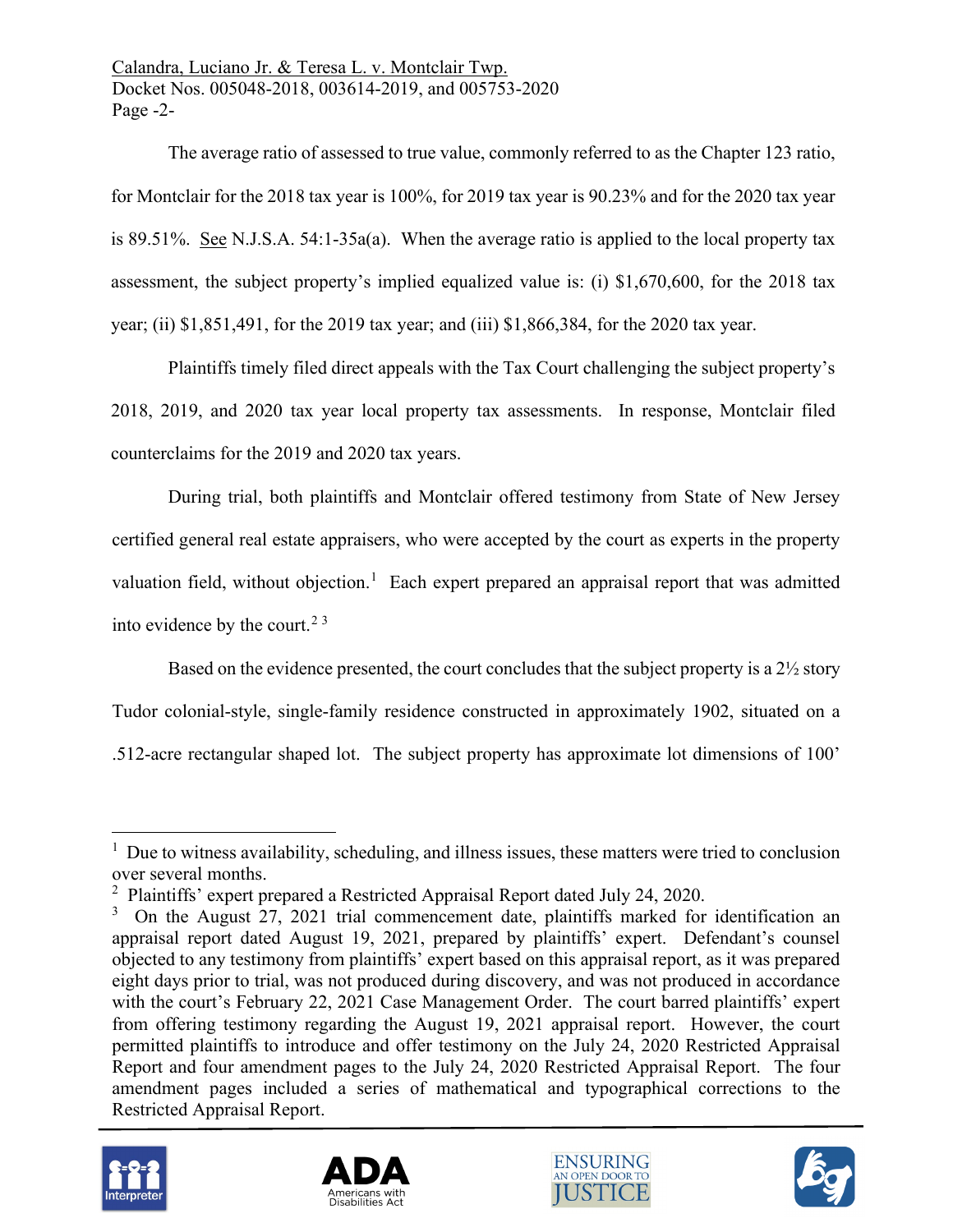wide and 223' deep. The property contains a manicured landscape with a home finished in white stucco and dark brown trim. The gross living area of the residence is 5,412 square feet, consisting of 7 bedrooms, 5 full bathrooms, and 1 half-bathroom. [4](#page-2-0) The first floor of the residence includes an eat-in kitchen, foyer, dining room, den, sunroom, butler's pantry, mudroom, and half bathroom. The second floor of the residence includes the master bedroom, master bathroom, four bedrooms, three full bathrooms, and a small balcony. The third floor includes two bedrooms, a family room, and one full bathroom. A total of five fireplaces are found in the 2½ stories. The subject property's kitchen is well appointed with white wood cabinetry, stainless steel appliances, granite/quartzite countertops, a center island, a farmhouse style sink, a subway tile backsplash, and ceramic tile flooring.<sup>[5](#page-2-1)</sup> The dining room features built-in wood cabinetry and a coffered ceiling with French doors that open onto the sunroom. The witness testimony and the court's review of the interior photographs discloses that although well-maintained and functional, the subject property's bathrooms have not been recently fully renovated and do not have features found in several other homes in the subject property's market area.<sup>[6](#page-2-2)</sup> For instance, the subject property's master bathroom contains three fixtures, a stall shower, a single console sink, and a toilet. The unfinished basement contains a laundry area, a storage area, and an area containing approximately twenty-one wine

<span id="page-2-2"></span><span id="page-2-1"></span><sup>&</sup>lt;sup>6</sup> Plaintiffs' expert offered that the subject property was renovated in the 2000's; however, he was unsure of the date. Montclair's expert offered that the subject property was renovated over the years, however he was unsure of the last date of renovations.









<span id="page-2-0"></span><sup>&</sup>lt;sup>4</sup> The subject property's total number of rooms was disputed during trial. Plaintiffs' expert opined that the subject property contains 13 total rooms. Conversely, Montclair's expert opined that the subject property contains 15 total rooms. Nonetheless, the experts agreed that the subject property contains 5,412 square feet of gross living area. The court finds the total number of rooms in the subject property inconsequential for purposes of determining its true or fair market value. <sup>5</sup> Plaintiffs' expert testified that he considered the subject property's kitchen "higher-end."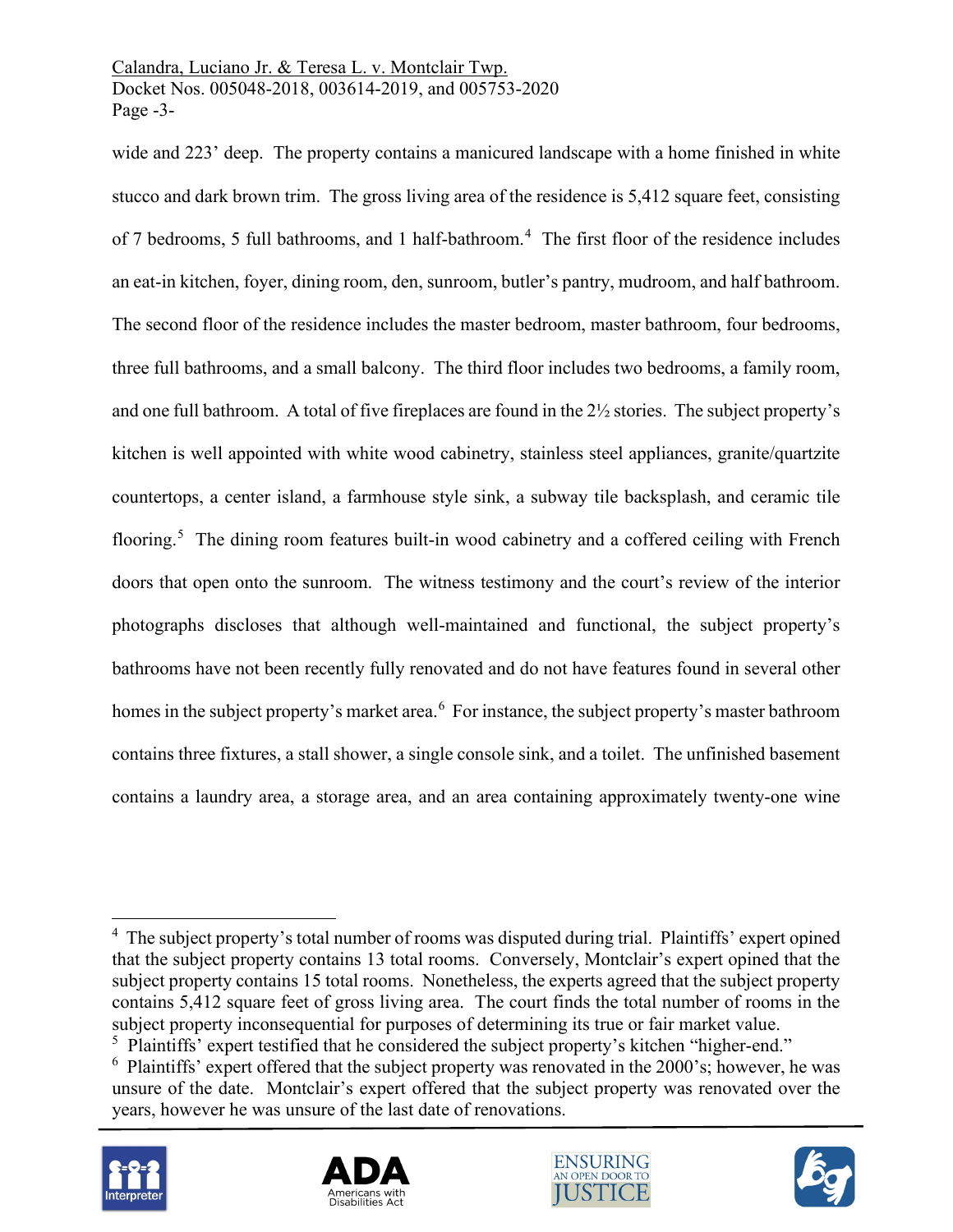storage cubes stacked in seven columns, each column bearing a height of approximately six feet.<sup>[7](#page-3-0)</sup> In addition, the property contains a two-car detached garage, an in-ground pool with spa, a covered outdoor patio, and an open porch. Plaintiff, Luciano Calandra, Jr., acquired the subject property on August 27, 2003, for a reported consideration of \$1,325,000.

The subject property is situated in the Watchung Plaza neighborhood of Upper Montclair, located approximately two blocks from the Watchung Avenue Station, providing N.J. Transit commuter rail service.

Finally, the home is in Montclair's R-1, One Family Residence District. Principal uses permitted in the district include one-family detached dwellings, carriage houses (where qualified as a permitted use), and municipal facilities. Therefore, the subject property is a legally permitted and conforming use within the R-1 zoning district.

# **II. Conclusions of Law**

# a. Presumption of Validity

"Original assessments and judgments of county boards of taxation are entitled to a presumption of validity." MSGW Real Estate Fund, LLC v. Borough of Mountain Lakes, 18 N.J. Tax 364, 373 (Tax 1998). "Based on this presumption, the appealing taxpayer has the burden of proving that the assessment is erroneous." Pantasote Co. v. Passaic City, 100 N.J. 408, 413 (1985) (citing Riverview Gardens v. North Arlington Bor., 9 N.J. 167, 174 (1952)). "The presumption of correctness . . . stands, until sufficient competent evidence to the contrary is adduced." Little Egg Harbor Twp. v. Bonsangue, 316 N.J. Super. 271, 285-86 (App. Div. 1998). A taxpayer can only

<span id="page-3-0"></span> $7$  Montclair's expert characterized the unfinished basement area where the wine storage cubes are stacked as a "small temperature controlled wine cellar." However, no credible evidence was introduced that this area is a separate room or contains a temperature regulating device.







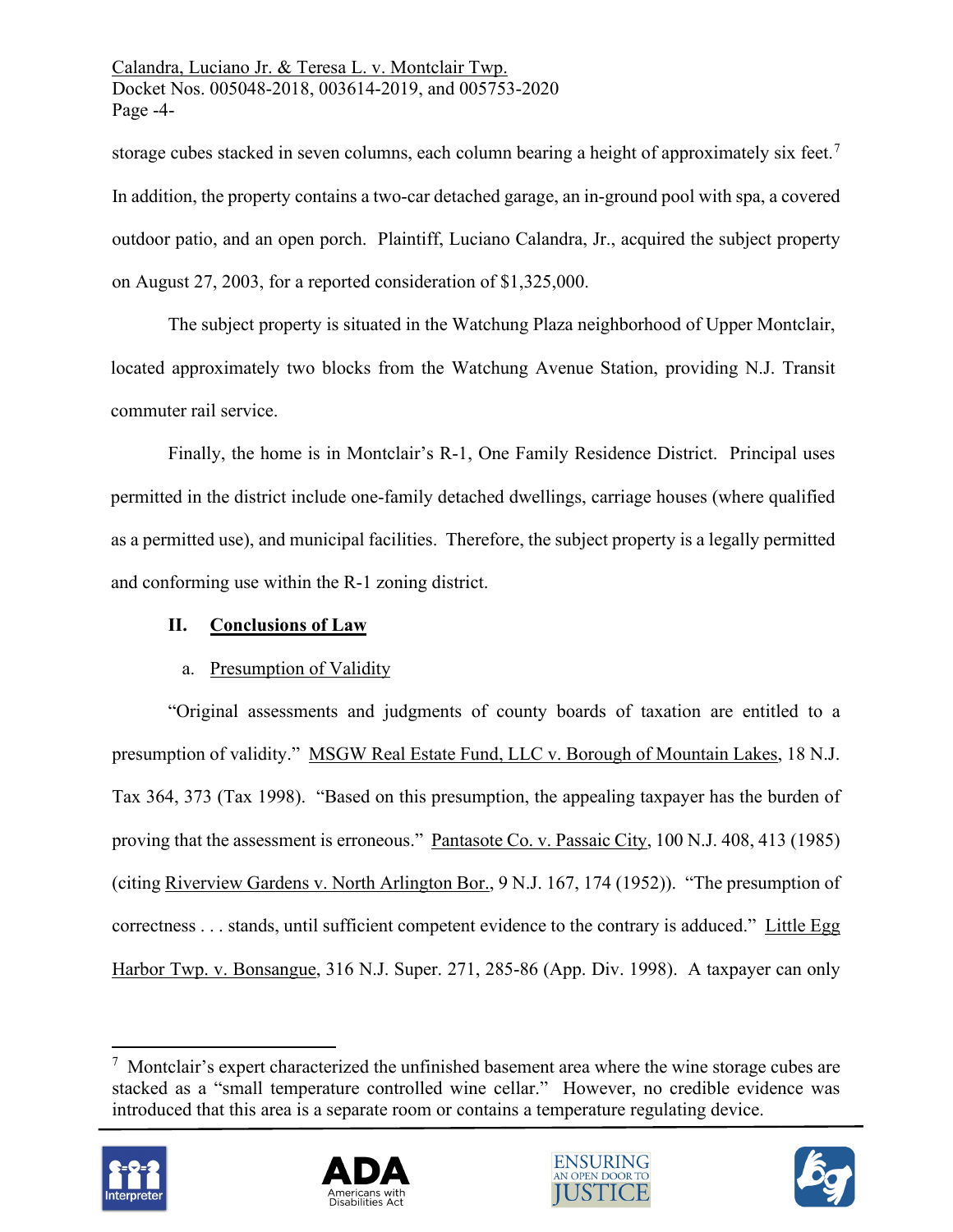Calandra, Luciano Jr. & Teresa L. v. Montclair Twp. Docket Nos. 005048-2018, 003614-2019, and 005753-2020 Page -5-

rebut the presumption by introducing "cogent evidence" of true value; that is, evidence "definite, positive and certain in quality and quantity to overcome the presumption." [Aetna Life Ins. Co. v.](https://advance.lexis.com/api/document/collection/cases/id/3S3J-W3W0-003C-P1Y2-00000-00?page=105&reporter=3300&context=1000516)  [Newark City, 10 N.J. 99, 105 \(1952\).](https://advance.lexis.com/api/document/collection/cases/id/3S3J-W3W0-003C-P1Y2-00000-00?page=105&reporter=3300&context=1000516) Thus, at the close of plaintiff's proofs, the court must be presented with evidence which raises a "debatable question as to the validity of the assessment." MSGW Real Estate Fund, LLC, 18 N.J. Tax at 376. "Only after the presumption is overcome with sufficient evidence . . . must the court 'appraise the testimony, make a determination of true value and fix the assessment." Greenblatt v. Englewood City, 26 N.J. Tax 41, 52 (Tax 2011) (quoting Rodwood Gardens, Inc. v. City of Summit, 188 N.J. Super. 34, 38-39 (App. Div. 1982)).

At the close of plaintiffs' proofs, Montclair moved to dismiss these matters under R. 4:37- 2(b), arguing that plaintiffs failed to overcome the presumption of validity and that plaintiffs' expert's conclusions of value amounted to net opinions. The court denied Montclair's motion and placed a statement of reasons on the record.

However, concluding that the presumption of validity has been overcome does not equate to a finding by the court that the tax assessment is erroneous. Once the presumption has been overcome, "the court must then turn to a consideration of the evidence adduced on behalf of both parties and conclude the matter based on a fair preponderance of the evidence." Ford Motor Co. v. Edison Twp., 127 N.J. 290, 312 (1992). Here, although the proofs, when measured against the liberal standards employed in evaluating a motion under R. 4:37-2(b), were sufficient to overcome the presumption of validity at the close of plaintiff's case-in-chief, "the burden of proof remain[s] on the taxpayer . . . to demonstrate that the judgment under review was incorrect." Id. at 314-15 (citing Pantasote Co., 100 N.J. at 413).

# b. Highest and Best Use

"For local property tax purposes, property must be valued at its highest and best use."







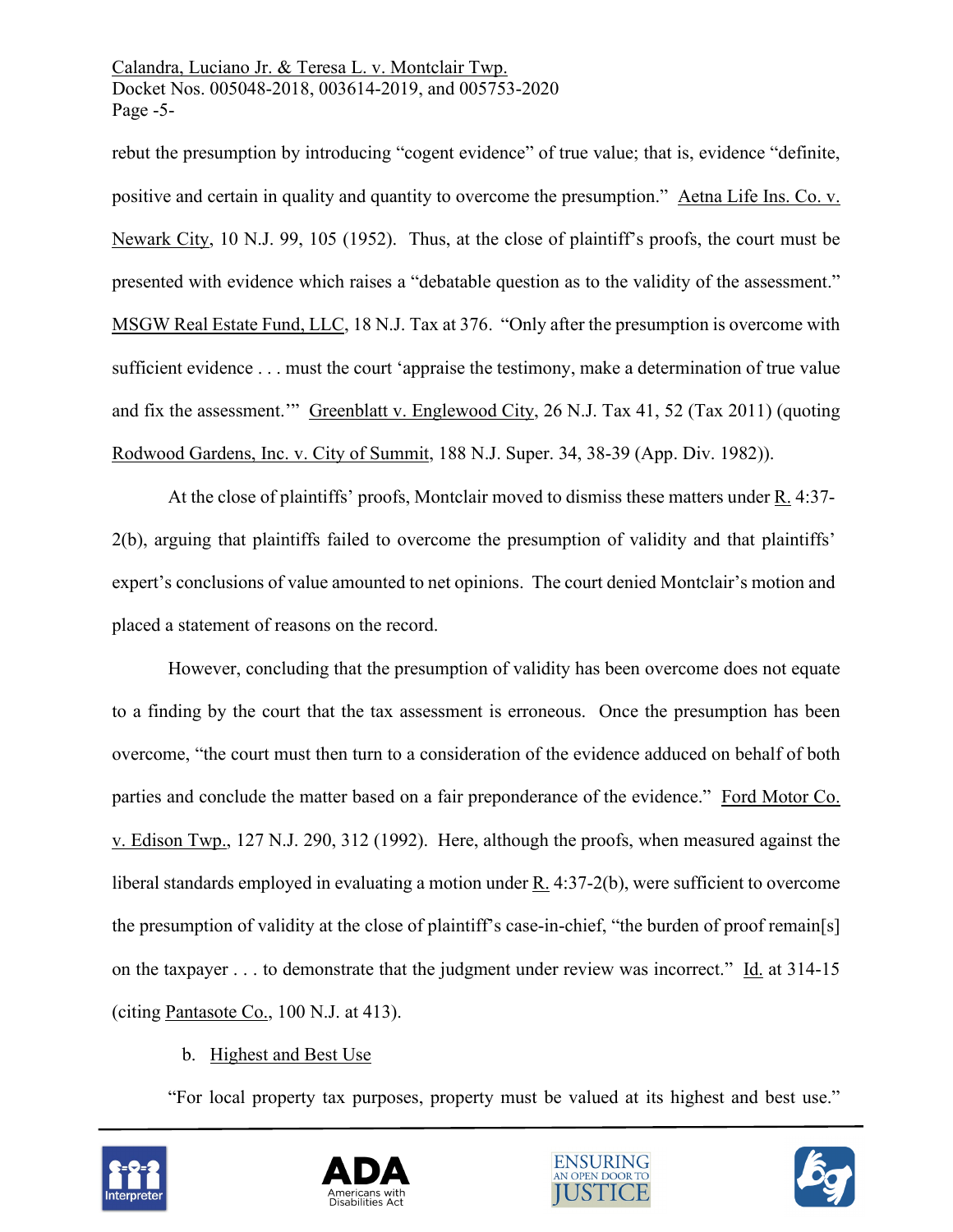Calandra, Luciano Jr. & Teresa L. v. Montclair Twp. Docket Nos. 005048-2018, 003614-2019, and 005753-2020 Page -6-

Entenmann's Inc. v. Totowa Borough, 18 N.J. Tax 540, 545 (Tax 2000). The determination of the highest and best use of a property is "the first and most important step in the valuation process." Ford Motor Co. v. Edison Twp., 10 N.J. Tax 153, 161 (Tax 1988), aff'd, 127 N.J. 290 (1992). The highest and best use analysis involves the "sequential consideration of the following four criteria, determining whether the use of the subject property is: 1) legally permissible; 2) physically possible; 3) financially feasible; and 4) maximally productive." Clemente v. South Hackensack Twp., 27 N.J. Tax 255, 267-69 (Tax 2013), aff'd, 28 N.J. Tax 337 (App. Div. 2015).

Here, plaintiffs' expert and Montclair's expert both opined that the highest and best use of the subject property, as improved, was the continuation of the subject property's use as a single-family residence, and, as vacant, was for development of a single-family residence.<sup>[8](#page-5-0)</sup> The court accepts the experts' highest and best use conclusions.

# c. Valuation Approach

"There are three traditional appraisal methods utilized to predict what a willing buyer would pay a willing seller on a given date, applicable to different types of properties: the comparable sales method, capitalization of income and cost." [Brown v. Borough of Glen Rock,](https://advance.lexis.com/api/document/collection/cases/id/448X-D1M0-003C-P004-00000-00?page=376&reporter=3305&context=1000516) [19 N.J. Tax](https://advance.lexis.com/api/document/collection/cases/id/448X-D1M0-003C-P004-00000-00?page=376&reporter=3305&context=1000516) [366,](https://advance.lexis.com/api/document/collection/cases/id/448X-D1M0-003C-P004-00000-00?page=376&reporter=3305&context=1000516) [376 \(App.](https://advance.lexis.com/api/document/collection/cases/id/448X-D1M0-003C-P004-00000-00?page=376&reporter=3305&context=1000516) [Div.](https://advance.lexis.com/api/document/collection/cases/id/448X-D1M0-003C-P004-00000-00?page=376&reporter=3305&context=1000516) [2001\)](https://advance.lexis.com/api/document/collection/cases/id/448X-D1M0-003C-P004-00000-00?page=376&reporter=3305&context=1000516) [\(c](https://advance.lexis.com/api/document/collection/cases/id/448X-D1M0-003C-P004-00000-00?page=376&reporter=3305&context=1000516)iting Appraisal Institute, The Appraisal of Real Estate 81 ( $11<sup>th</sup>$  ed. 1996), certif. denied, 168 N.J. 291 (2001)). "[T]he answer as to which approach should predominate depends upon the facts in the particular case." WCI-Westinghouse, Inc. v. Edison Twp., 7 N.J. Tax 610, 619 (Tax 1985), aff'd, 9 N.J. Tax 86 (App. Div. 1986).

<span id="page-5-0"></span><sup>&</sup>lt;sup>8</sup> Plaintiffs' expert's "Restricted Appraisal Report" did not contain a detailed discussion of his highest and best use analysis. Rather, the report simply states: "[a]fter careful consideration of all factors including the property's physical, legal and economic characteristics, it is our opinion that the highest and best use of the subject site, as vacant, is for development of a residential dwelling. The highest and best use of the subject site, as improved, is for the continuation of its use as a single-family residential dwelling."







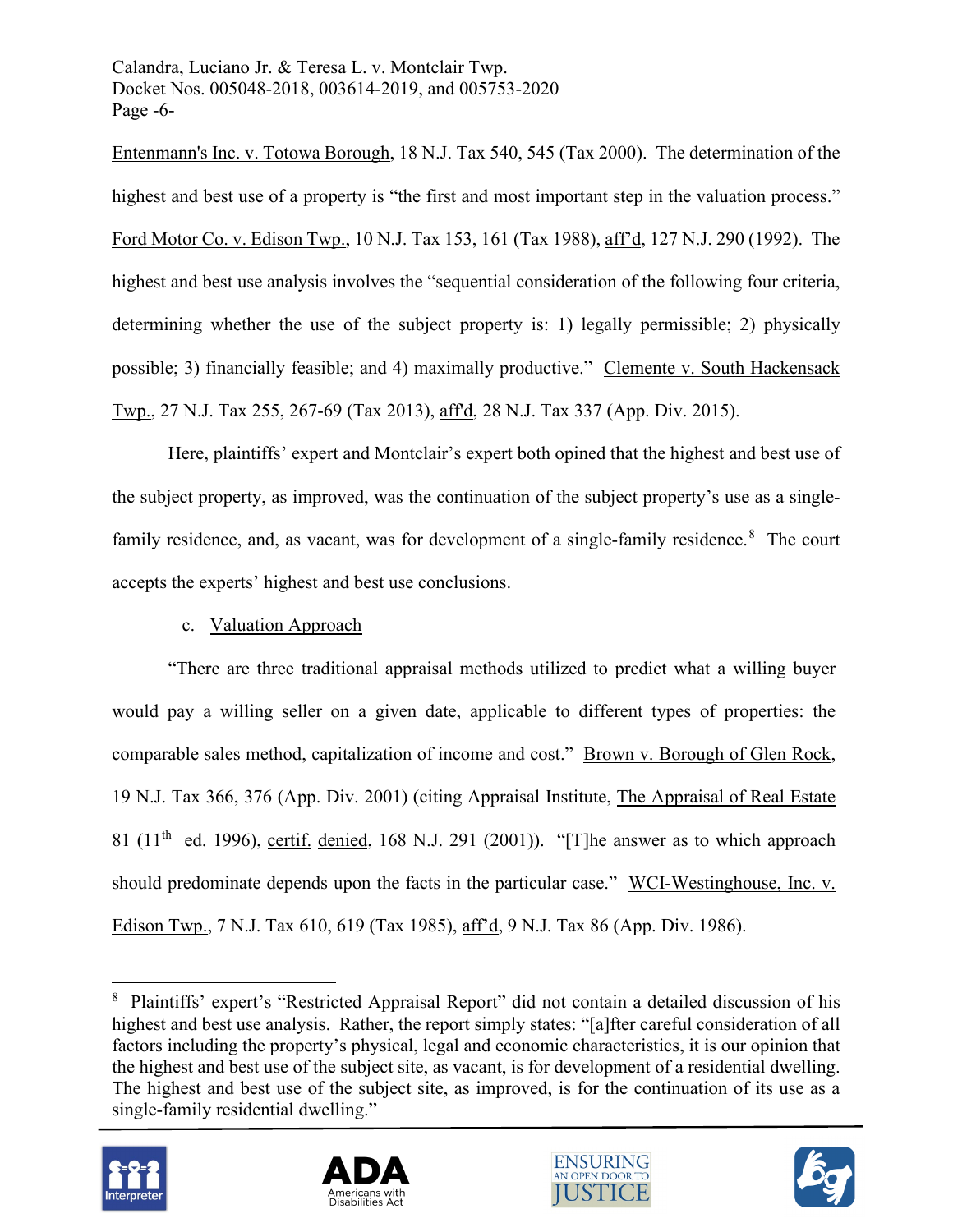Calandra, Luciano Jr. & Teresa L. v. Montclair Twp. Docket Nos. 005048-2018, 003614-2019, and 005753-2020 Page -7-

The sales comparison approach derives an opinion of market value "by comparing properties similar to the subject property that have recently sold, are listed for sale, or are under contract." Appraisal Institute, The Appraisal of Real Estate  $377$  (14<sup>th</sup> ed. 2013). The sales comparison approach involves a "comparative analysis of properties" and requires the expert to focus on the "similarities and differences that affect value . . . which may include variations in property rights, financing, terms, market conditions and physical characteristics." Id. at 378. "When data is available, this [approach] is the most straight forward and simple way to explain and support an opinion of market value." Greenblatt, 26 N.J. Tax at 53 (citing Appraisal Institute, The Appraisal of Real Estate  $300$  ( $13<sup>th</sup>$  ed.  $2008$ )).

Plaintiffs' expert and Montclair's expert both employed the sales comparison approach to derive an opinion of the subject property's true or fair market value as of each valuation date. In plaintiffs' expert's opinion, the true or fair market value of the subject property was: (i) \$1,400,000, as of the October 1, 2017 valuation date; (ii) \$1,400,000, as of the October 1, 2018 valuation date; and (iii) \$1,450,000, as of the October 1, 2019 valuation date. In Montclair's expert's opinion, the true or fair market value of the subject property was: (i) \$1,900,000, as of the October 1, 2017 valuation date; (ii) \$1,930,000, as of the October 1, 2018 valuation date; and (iii) \$1,965,000, as of the October 1, 2019 valuation date.

Here the court concludes, as did the experts, the sales comparison approach is the most appropriate method to determine the subject property's true or fair market value.

# 1. Plaintiffs' expert

In plaintiffs' expert's opinion, the subject property is in "average condition," having an effective age of 15 years and a remaining economic life of 35 years.

In conducting his sales comparison approach, plaintiffs' expert identified twelve property







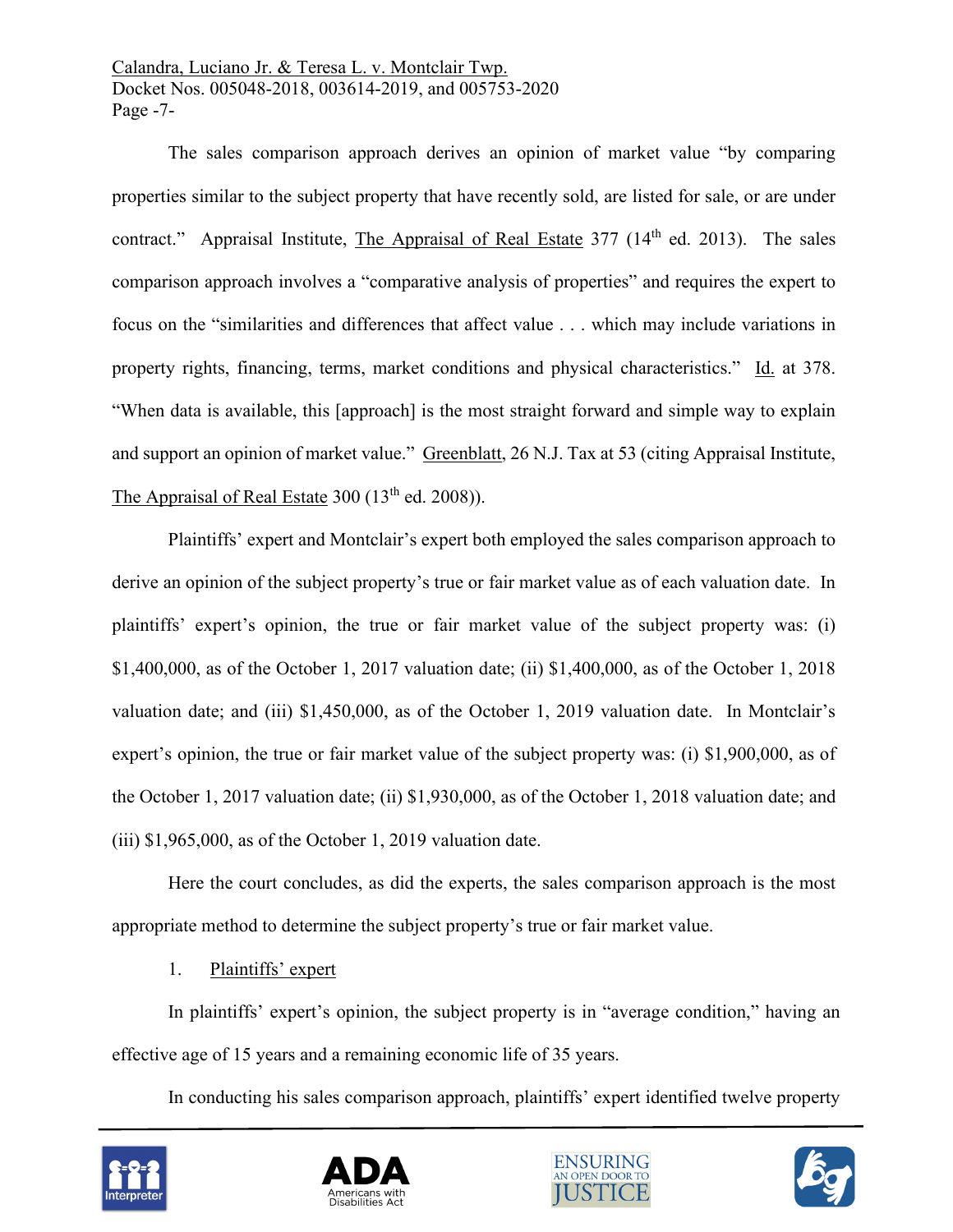Calandra, Luciano Jr. & Teresa L. v. Montclair Twp. Docket Nos. 005048-2018, 003614-2019, and 005753-2020 Page -8-

sales. Four sales he deemed comparable to the subject property as of the October 1, 2017 valuation date; four sales he deemed comparable to the subject property as of the October 1, 2018 valuation date; and five sales he deemed comparable to the subject property as of the October 1, 2019 valuation date. Plaintiffs' expert considered one of the sales comparable for both the October 1, 2017 and October 1, 2018 valuation dates.

In performing his analysis, plaintiffs' expert offered that he reviewed the New Jersey Multiple Listing Service ("NJMLS") listings and selected sales based on location, size, and condition, because in his view, those factors drive sales and market value. Copies of the NJMLS listings for each of the twelve sales, including the NJMLS exterior and interior photographs, were identified by plaintiffs' expert, and offered into evidence. In addition, plaintiffs' expert testified that he telephoned the real estate agents involved in each of the twelve transactions and verified the terms of sale and the accuracy of the property descriptions contained on the NJMLS. The expert further offered that he reviewed the interior photographs contained on the NJMLS website for each of the twelve comparable sales.

Plaintiffs' expert applied a series of adjustments to each of the twelve sales to account for perceived value differences for: (i) lot size, at \$3.00 per square foot; (ii) full bathrooms, at \$20,000; (iii) half bathrooms, at \$10,000; (iv) gross living area, at \$100 per square foot; (v) finished basement, at \$40,000<sup>[9](#page-7-0)</sup>; and (vi) the absence of an in-ground pool, \$40,000.

Notably, during direct examination plaintiffs' expert testified that he performed a paired sales analysis to derive his lot size and gross living area adjustments. However, his appraisal report did not contain the data, support, and analysis for plaintiffs' expert's adjustments. Rather,

<span id="page-7-0"></span><sup>&</sup>lt;sup>9</sup> During trial, plaintiffs' expert submitted that on reflection, due to the condition of the finished basements in his comparable sales, "maybe this adjustment is a little light and should be \$50,000."







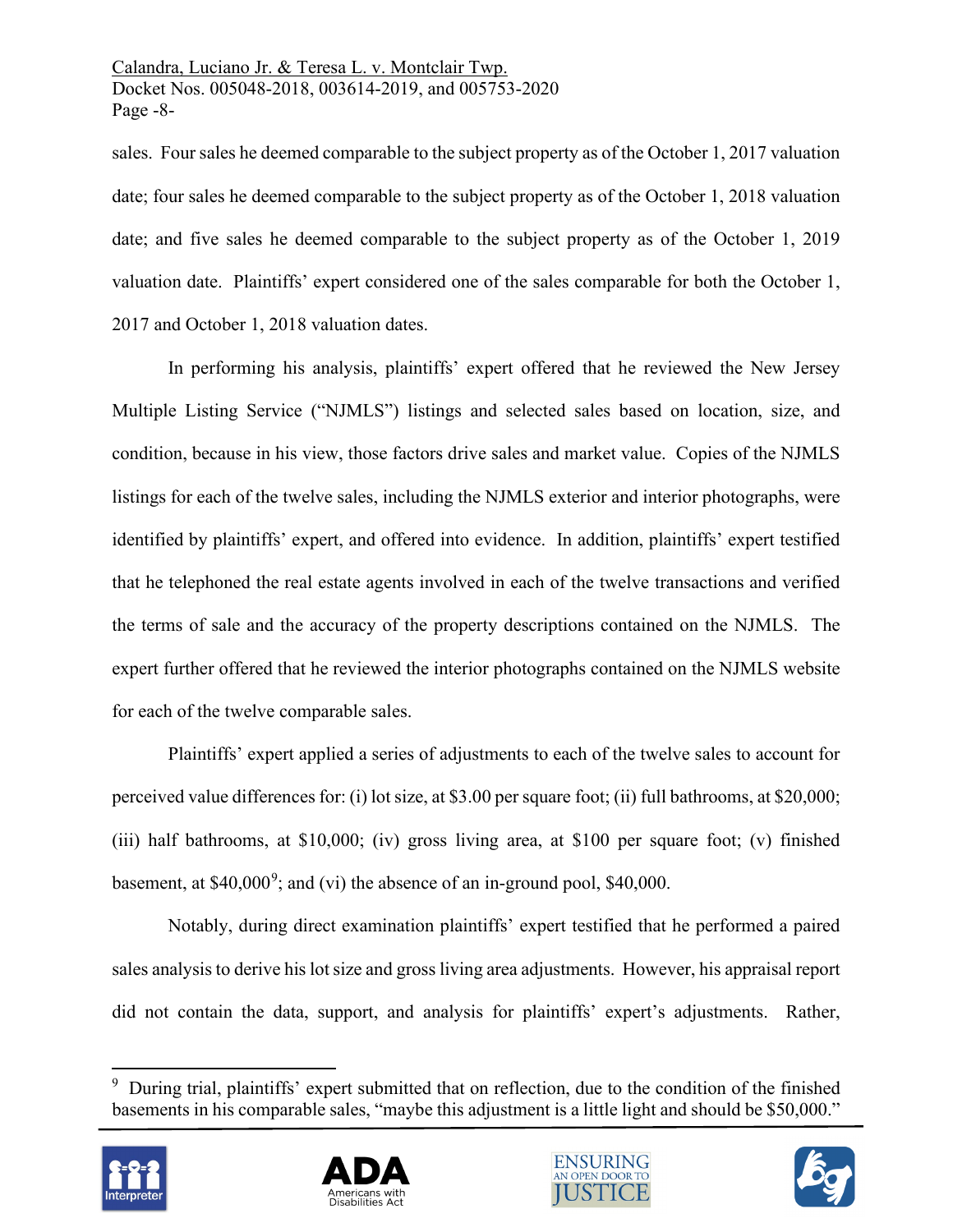plaintiffs' expert submitted that his paired sales analyses were contained in his work file.[10](#page-8-0)

Plaintiffs' expert testified that he performed a paired sales analysis of three sets of singlefamily residence sales in Montclair to calculate his lot size adjustments. The six sales took place between November 2016 and November 2017. After reviewing the paired sales, plaintiff's expert opined that lot size adjustments range from \$2.87 to \$4.60 per square foot. Therefore, he opined that a \$3.00 per square foot lot size adjustment was appropriate.

In addition, plaintiffs' expert submitted that he performed a gross living area or square foot adjustment based on a paired sales analysis of five sets of single-family residence sales in Montclair. The ten sales took place between May 2017 and November 2017. After reviewing the paired sales, plaintiff's expert opined that the gross living area or square footage adjustments range from \$94.14 to \$122.72 per square foot. Therefore, he opined that a \$100.00 per square foot gross living area adjustment was appropriate.

To compute his finished basement and in-ground swimming pool adjustments, plaintiffs' expert consulted the Core-Logic Marshall and Swift Cost Manual ("Manual") and engaged in discussions with market participants. However, upon reflecting on his finished basement adjustment and the condition of the finished basements in his comparable sales, plaintiffs' expert offered, "maybe this adjustment is a little light and should be \$50,000." Additionally, to derive his in-ground pool adjustment, plaintiffs' expert testified that the Manual's "cost to build" an "in-

<span id="page-8-0"></span><sup>&</sup>lt;sup>10</sup> During cross-examination, plaintiffs' expert testified that because he prepared a "Restricted Appraisal Report," the data supporting his lot size, gross living area, and in-ground pool adjustments were not contained in the report. Rather, the support for those adjustments was contained in his work file. Accordingly, Montclair's counsel requested plaintiffs' expert produce copies of his work file and requested an adjournment of cross-examination until plaintiffs' expert produced his work file. The court granted Montclair's counsel's request, directing plaintiffs' counsel to arrange with Montclair's counsel and plaintiffs' expert to produce his work file.







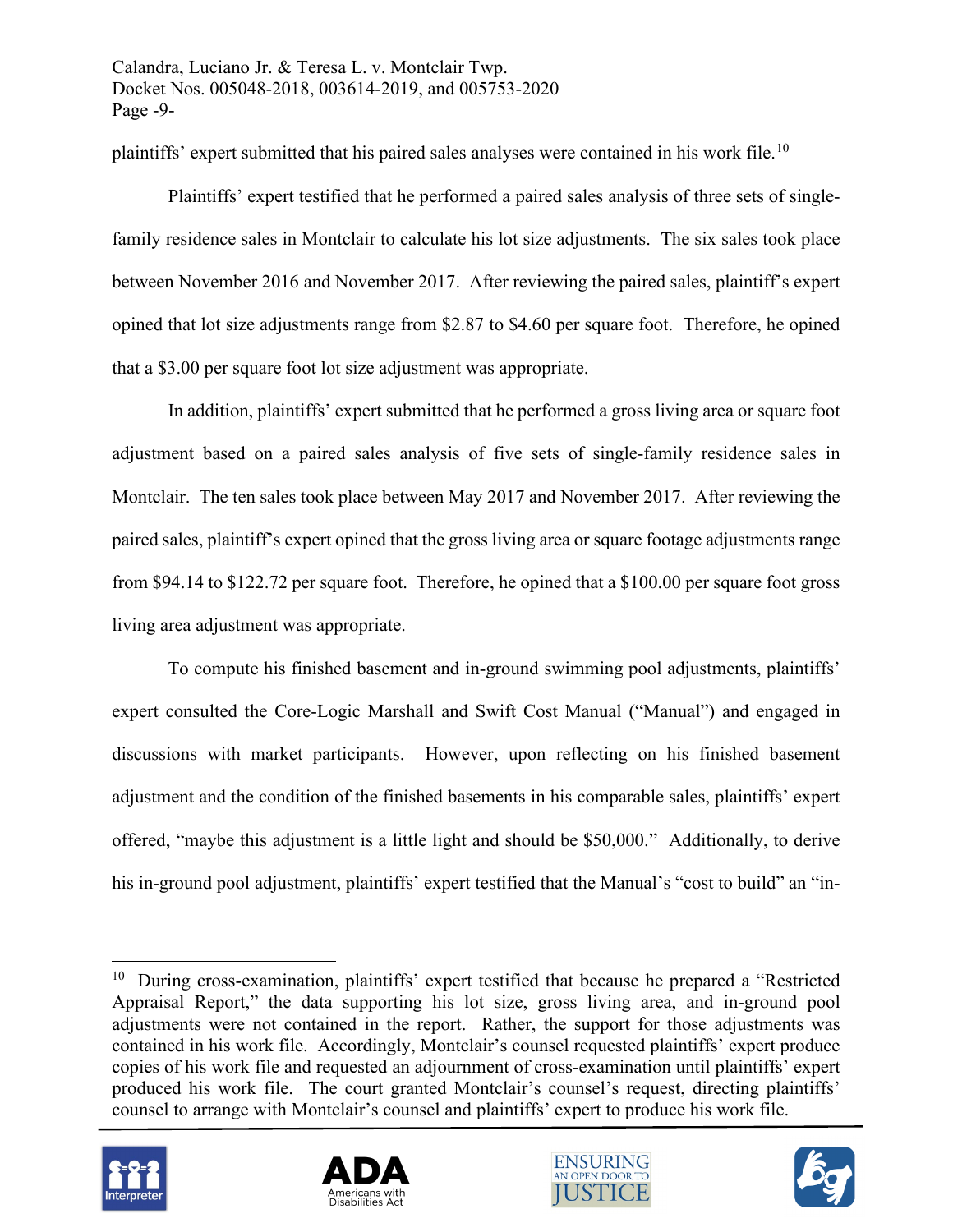ground gunite type pool[]," "is around \$40,000."

However, cross-examination revealed that to ascertain the gross living area for each of his twelve comparable sales and five sets of paired sales, plaintiffs' expert relied only on information contained on the NJACTB.org website. Cross-examination further divulged that plaintiffs' expert determined the lot sizes for each of the twelve comparable sales and his three sets of paired sales transactions only from information contained on the NJACTB.org website. Plaintiffs' expert did not review the property record cards for any of the twelve comparable sales, nor did he review the property record cards for any of the sixteen sales involved in his gross living area or lot size paired sales analyses. Moreover, plaintiffs' expert did not verify or confirm either the gross living area or lot sizes reported on the NJACTB.org website with any representative of Montclair. In addition, plaintiffs' expert did not submit a request to Montclair under the New Jersey Open Public Records Act, N.J.S.A. 47:1A-1 to -4, to request any of this information.

Cross-examination further disclosed that plaintiffs' expert did not speak with transaction participants (buyers, sellers, brokers, or attorneys) for any of the sixteen sales comprising his paired sales analyses. Plaintiffs' expert only reviewed the NJMLS listings and the NJACTB.org website for information on these sales.

For the 2018 tax year, the unadjusted sale prices of plaintiffs' expert's four sales range from \$1,175,000 to \$1,300,000, reflecting values of \$249.15 to \$313.25 per square foot. Plaintiffs' expert applied gross adjustments to the four sales ranging from \$159,605 to \$255,052 and net adjustments ranging from \$7,395 to \$222,140. As a result, the gross adjustments amounted to between 12.87% and 21.57% of the sale prices, and the net adjustments amounted to between .59% and 18.90% of the sale prices. In sum, the adjusted sale prices of plaintiffs' expert's four 2018 sales range from \$1,247,395 to \$1,475,052. For the 2018 tax year, plaintiffs' expert concluded a







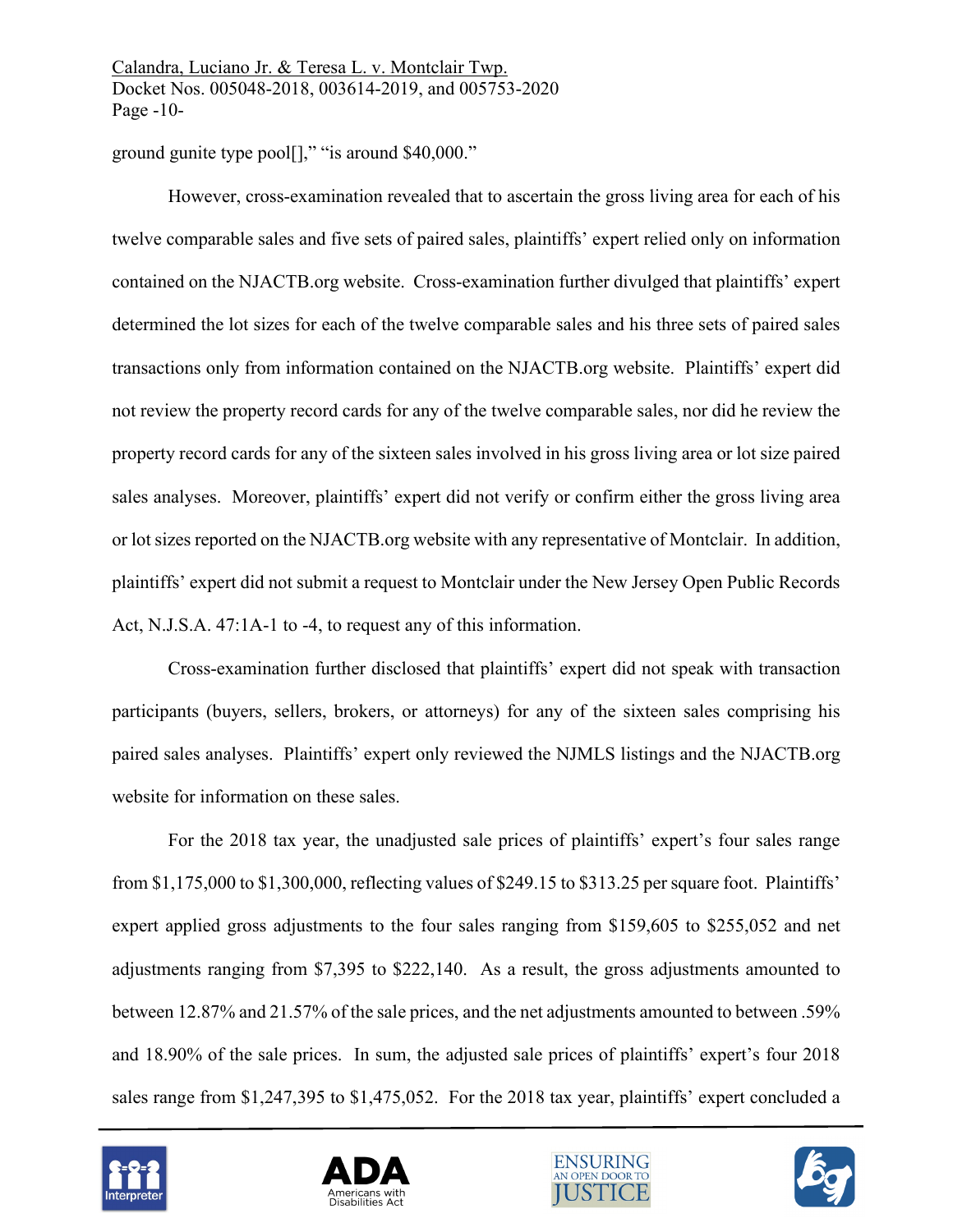Calandra, Luciano Jr. & Teresa L. v. Montclair Twp. Docket Nos. 005048-2018, 003614-2019, and 005753-2020 Page -11-

### value of \$1,400,000.

For the 2019 tax year, the unadjusted sale prices of plaintiffs' expert's four sales range from \$1,175,000 to \$1,490,000, reflecting values of \$240.96 to \$284.69 per square foot. Plaintiffs' expert applied gross adjustments to the four sales ranging from \$204,312 to \$253,460, and net adjustments ranging from -\$164,312 to \$222,140. The gross adjustments amounted to between 12.87% and 21.57% of the sale prices, and the net adjustments amounted to between 2.16% and 18.90% of the sale prices. The adjusted sale prices of plaintiffs' expert's four 2019 sales range from \$1,271,872 to \$1,407,800. For the 2019 tax year, plaintiffs' expert concluded a value of \$1,400,000.

For the 2020 tax year, the unadjusted sale prices of plaintiffs' expert's five sales range from \$1,200,000 to \$1,397,000, reflecting values of \$244.62 to \$334.21 per square foot. Plaintiffs' expert applied gross adjustments to the five sales ranging from \$77,410 to \$254,901 and net adjustments ranging from \$54,603 to \$174,901. The gross adjustments amounted to between 10.77% and 18.24% of the sale prices, and the net adjustments amounted to between 4.37% and 13.54% of the sale prices. As a result, the adjusted sale price of plaintiffs' expert's five 2020 sales range from \$1,277,410 to \$1,571,901. For the 2020 tax year, plaintiffs' expert concluded a value of \$1,450,000.

# 2. Montclair's expert

In Montclair's expert's opinion, the subject property is in "good condition."

In conducting his sales comparison approach, Montclair's expert also identified twelve property sales. Four sales he deemed comparable to the subject property as of the October 1, 2017 valuation date; four sales he deemed comparable to the subject property as of the October 1, 2018 valuation date; and four sales he deemed comparable to the subject property as of the October 1,







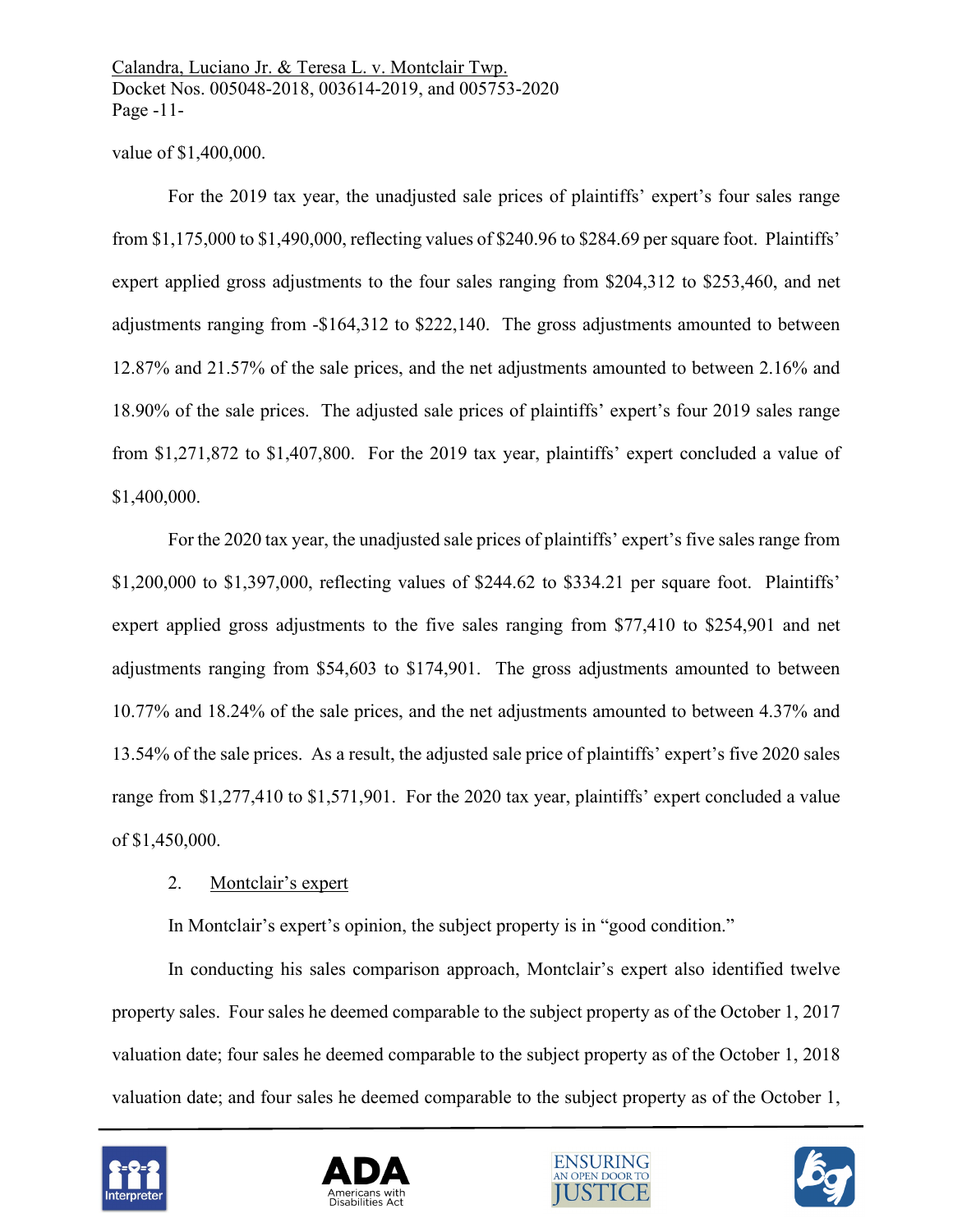2019 valuation date. However, 2018 tax year sale #3 and 2019 tax year sale #2 isthe same property that was resold approximately eighteen months after the original sale.

In performing his analysis, Montclair's expert testified that his focus centered on sales of single-family homes in the subject property's neighborhood that were between 4,000 and 6,000 square feet. To verify the accuracy of each sale, Montclair's expert testified that he reviewed the Garden Statement Multiple Listing Service ("GSMLS") listings and photos, reviewed seller disclosure statements, verified the sale transaction details with a broker, reviewed copies of the deeds, reviewed Montclair's property record cards, spoke with Montclair's municipal tax assessor, and reviewed copies of building permits, if any, for each of his twelve comparable sales.<sup>[11](#page-11-0)</sup>

Montclair's expert also applied a series of adjustments to his twelve sales to account for perceived value differences for: (i) full bathrooms, at \$50,000; (ii) half bathrooms, at \$25,000; (iii) gross living area, at \$195 per square foot; (iv) finished basement, at \$25,000; (v) additional garages, at \$25,000; and (vi) the absence of an in-ground pool, \$75,000. However, in Montclair's expert's opinion, "based on my experience in the Montclair market, forty-years," minor lot size disparities are not recognized by the market. Thus, excepting one sale containing a "lot area significantly larger than the subject" property, to which Montclair's expert applied a downward adjustment of 5% or \$4.00 per square foot, he did not adjust his comparable sales to account for lot size differences.

To calculate his gross living area adjustment, Montclair's expert conducted a paired sales analysis of two single-family residence sales in Montclair. The two sales took place in June 2018. Just as he opined with respect to his analysis of the comparable sales, Montclair's expert concluded

<span id="page-11-0"></span> $11$  Cross-examination disclosed that copies of the property record cards and building permits were not contained in Montclair's expert's appraisal report or in his work file.







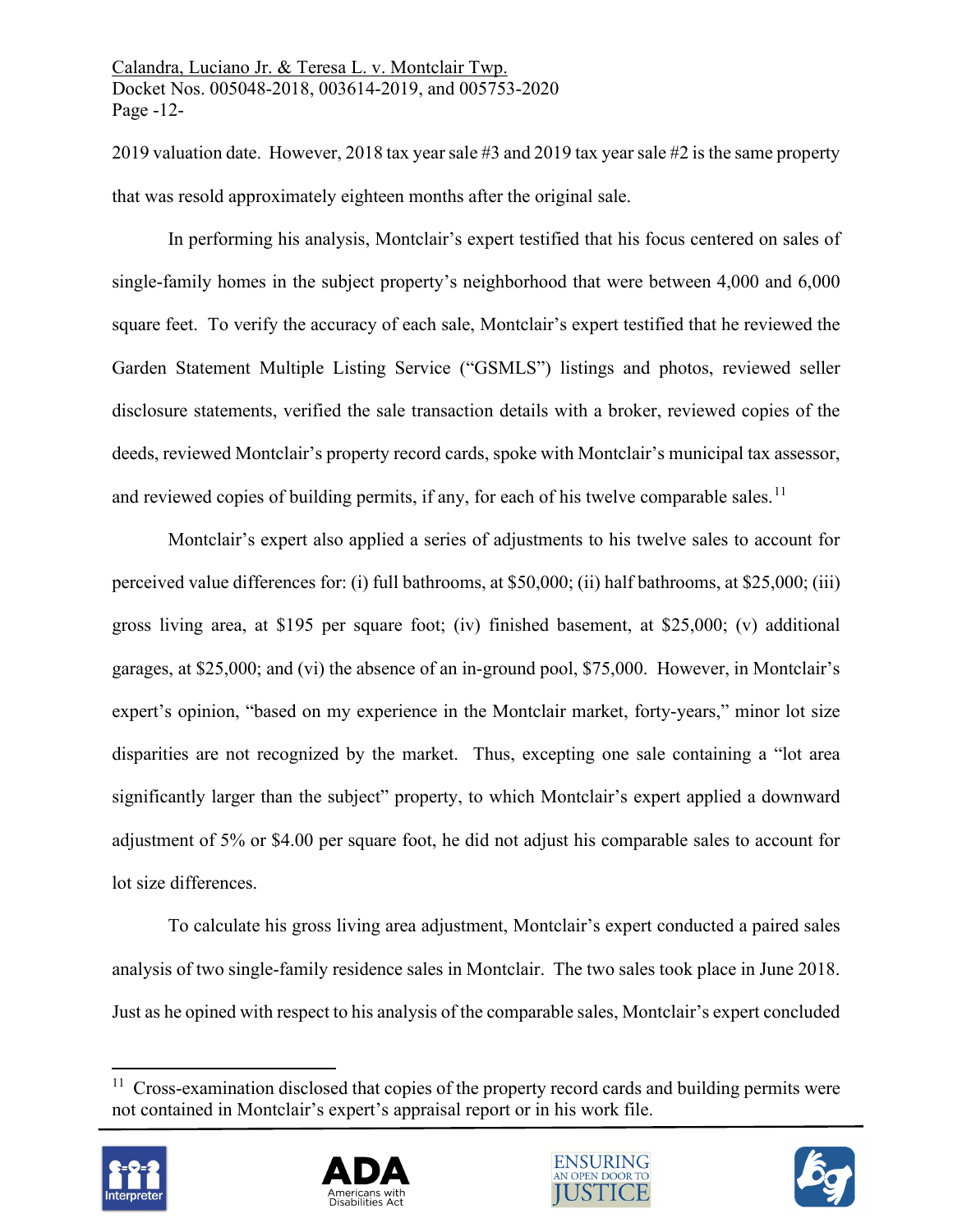that minor lot size deviations in the paired sales are not recognized in the market and do not warrant adjustment. After reviewing the paired sales, Montclair's expert opined that a gross living area or square footage adjustment of \$195 per square was appropriate.

To compute his bathroom adjustments, Montclair's expert also conducted a paired sales analysis of two single-family residence sales in Montclair. The two sales took place between January 2017 and March 2017. After reviewing the paired sales, Montclair's expert opined that a full bathroom adjustment of \$50,000 was appropriate. Consequently, Montclair's expert opined that a half bathroom adjustment of \$25,000 was appropriate.

In Montclair's expert's opinion, it is difficult to perform a paired sales analysis in Montclair to account for differences in the finished basement, garages, or the absence of an in-ground pool because Montclair contains no "cookie-cutter homes, . . . virtually every house in Montclair is different from one another." Stated differently, because no two homes in Montclair are entirely identical, a paired sales analysis is both challenging and time-consuming.<sup>[12](#page-12-0)</sup> Accordingly, Montclair's expert did not perform a paired sales analysis to compute adjustments for finished basements, garages, or the absence of in-ground pools. Rather, Montclair's expert testified that he engaged in discussions with Montclair's tax assessor and "local real estate agents" to attempt to gauge the marketplace's reaction to the presence or absence of these elements.

However, cross-examination revealed that Montclair's expert did not conduct a separate paired sales analysis to discern his half bathroom adjustment of \$25,000. Rather, he simply multiplied his full bathroom paired sales analysis figure by 50% to discern his half bathroom adjustment. In addition, in conducting his full bathroom paired sales analysis, Montclair's expert

<span id="page-12-0"></span><sup>&</sup>lt;sup>12</sup> During cross-examination, Montclair's expert stated that one of the challenges in performing a paired sales analysis is that "it takes months to develop a true paired sale."







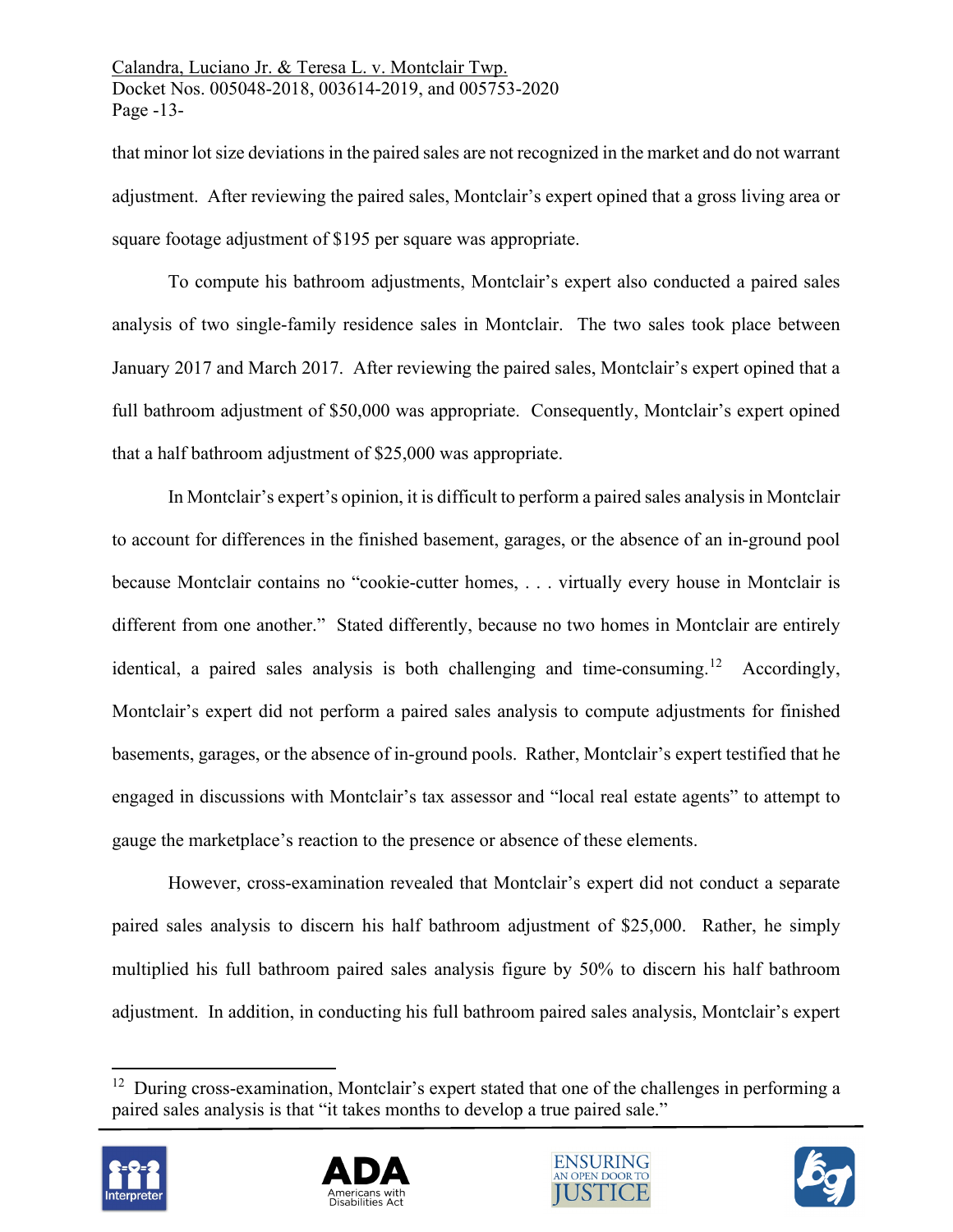Calandra, Luciano Jr. & Teresa L. v. Montclair Twp. Docket Nos. 005048-2018, 003614-2019, and 005753-2020 Page -14-

adjusted "Sale B" of his paired sales upwards by \$49,530, to account for it containing approximately 254 square feet less gross living area than "Sale A" (254 x \$195 = \$49,530). Thus, plaintiffs' counsel emphasized that if Montclair's expert's \$195 gross living area adjustment is viewed as inaccurate, his concluded \$50,000 full bathroom adjustment would similarly be inaccurate.

In addition, cross-examination revealed that in Montclair's expert's opinion, the presence of a carriage house should be viewed as contributing an equal value as an in-ground pool. Thus, when a comparable sale possessed a carriage house but no in-ground pool, Montclair's expert opined that they provided equal and offsetting value contributions. However, effective crossexamination disclosed that Montclair's expert offered no supporting data or analysis demonstrating the accuracy of this conclusion, other than his discussions with local real estate agents and Montclair's tax assessor.

For the 2018 tax year, the unadjusted sale prices of Montclair's expert's four sales range from \$1,499,000 to \$2,100,000, reflecting values of \$297.71 to \$359.28 per square foot. Montclair's expert applied gross adjustments to the four sales ranging from \$132,800 to \$198,500 and net adjustments ranging from -\$9,400 to \$148,500. The gross adjustments amounted to between 6.71% and 13.24% of the sale prices, and the net adjustments amounted to between .44% and 9.90% of the sale prices. In sum, the adjusted sale prices of Montclair's expert's four 2018 sales range from \$1,607,800 to \$2,090,600. For the 2018 tax year, Montclair's expert concluded a value of \$1,900,000.

For the 2019 tax year, the unadjusted sale prices of Montclair's expert's four sales range from \$1,600,000 to \$2,300,000, reflecting values of \$329.28 to \$416.20 per square foot. Montclair's expert applied gross adjustments to the four sales ranging from \$132,800 to \$388,600







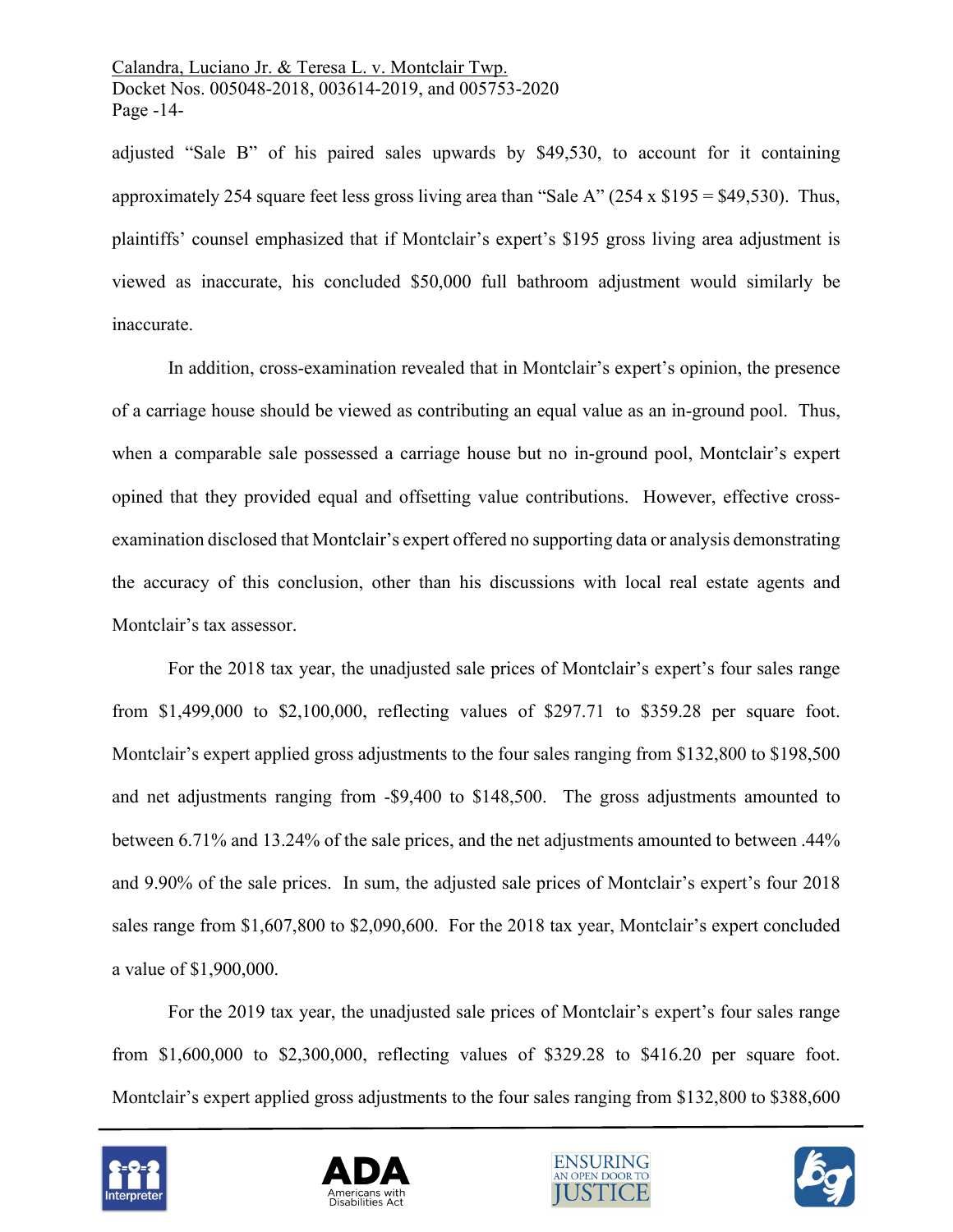and net adjustments ranging from -\$197,900 to \$338,600. As a result, the gross adjustments amounted to between 8.30% and 21% of the sale prices, and the net adjustments amounted to between 5.17% and 18.30% of the sale prices. The adjusted sale prices of Montclair's expert's four 2019 sales range from \$1,682,800 to \$2,188,600. For the 2019 tax year, Montclair's expert concluded a value of \$1,930,000.

For the 2020 tax year, the unadjusted sale prices of Montclair's expert's four sales range from \$1,397,000 to \$1,775,000, reflecting values of \$334.21 to \$402.80 per square foot. Montclair's expert applied gross adjustments to the four sales ranging from \$354,700 to \$440,200 and net adjustments ranging from \$139,100 to \$390,200. The gross adjustments amounted to between 20.18% and 31.51% of the sale prices, and the net adjustments amounted to between 7.83% and 27.93% of the sale prices. As a result, the adjusted sale price of Montclair's expert's four 2020 sales range from \$1,787,200 to \$2,087,400. For the 2020 tax year, Montclair's expert concluded a value of \$1,965,000.

- 3. Court analysis
	- a. Plaintiffs' expert

The sales comparison approach requires appraisers to adhere to a "systematic procedure." The Appraisal of Real Estate at 381. Part of that procedure involves investigation and research of the competitive marketplace for "information on properties that are similar to the subject property." Ibid. However, "[a] crucial element of this investigation and research involves the data verification process." VBV Realty, LLC v. Scotch Plains Twp., 29 N.J. Tax 548, 561 (Tax 2017). To ensure that a credible and reliable conclusion of value is generated, an appraiser must "verify the integrity of the information by 'confirming that the data obtained is factually accurate and that the transactions reflect arm's-length market considerations.'" Ibid. (emphasis







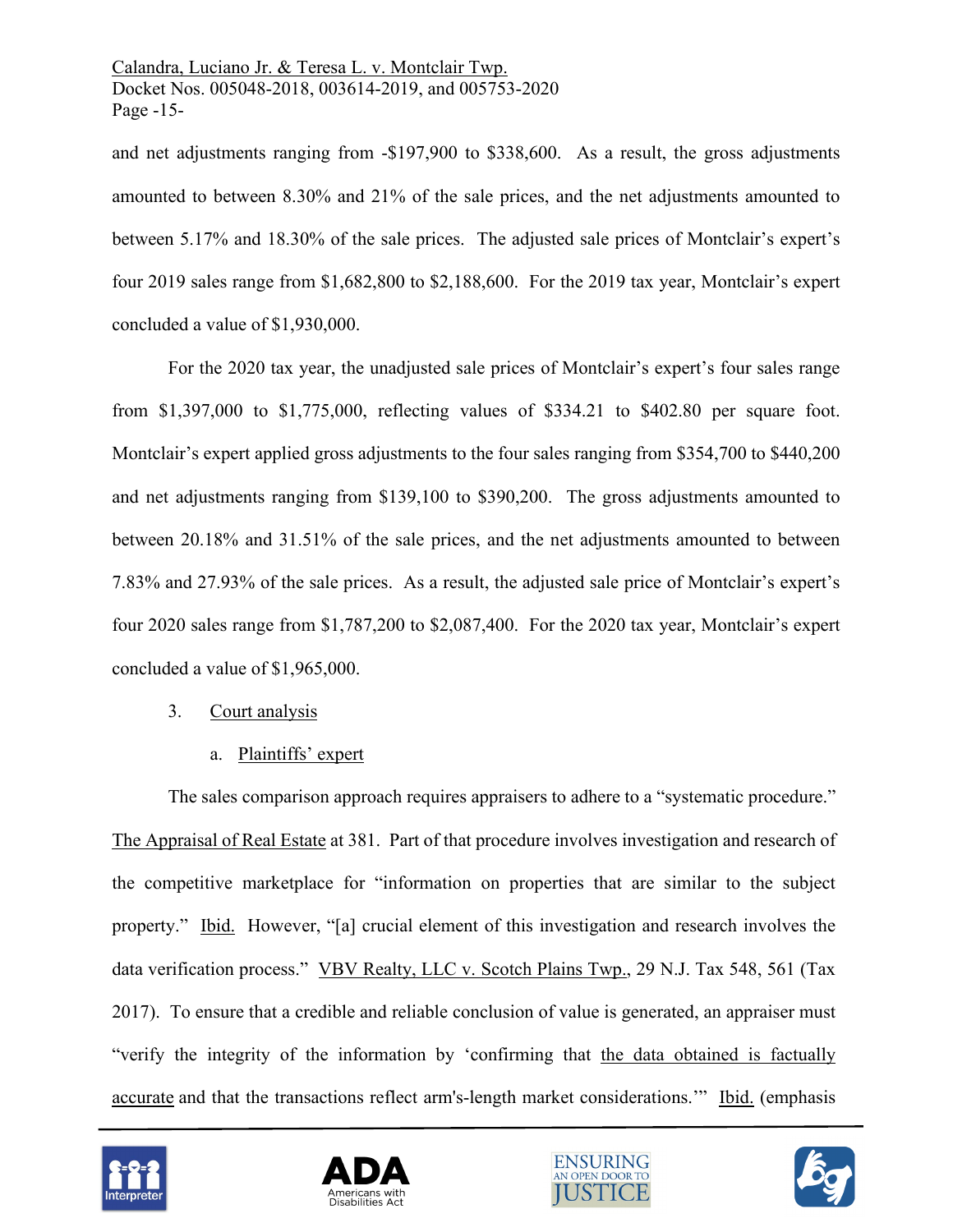Calandra, Luciano Jr. & Teresa L. v. Montclair Twp. Docket Nos. 005048-2018, 003614-2019, and 005753-2020 Page -16-

added) (internal citation omitted). Thus, to produce a credible conclusion of value, an appraiser must not only confer with transaction participants to ensure that the sale was not impacted by special considerations and reflects an arms-length transaction but must confirm that the factual data and information forming the elements of comparison and adjustments are accurate.

Plaintiffs' expert was qualified by the court as an expert in real property valuation, thus affording him the ability to offer opinion testimony. See N.J.R.E. 702 (stating that an individual possessing knowledge, skill, experience, training, or education may be qualified by the court as an expert and offer opinion testimony). Although an individual may be duly qualified as an expert and offer opinion testimony, the expert's opinion must nevertheless be rooted in "facts, or data derived from (1) the expert's personal observations, or (2) evidence admitted at the trial, or (3) data relied upon by the expert which is not necessarily admissible in evidence[,] but which is the type of data normally relied upon by experts.'" Polzo v. County of Essex, 196 N.J. 569, 583 (2008); N.J.R.E. 703. An expert's opinion that is not based on reliable facts or data lacks a credible foundation. "The opinion of an expert depends upon the facts and reasoning which form the basis of the opinion. Without explanation as to the basis, the opinion of the expert is entitled to little weight in this regard." Dworman v. Tinton Falls Borough, 1 N.J. Tax 445, 458 (Tax 1980). The worth, significance, and "probative utility of an expert's opinion stands or falls on the facts and reasoning offered in its support." Bonsangue, 316 N.J. Super. at 284. In sum, an "expert's opinion is only as good as the data upon which the expert relied." Greenblatt, 26 N.J. Tax at 55.

Here, in conducting his sales comparison approach, plaintiffs' expert relied on property data and information he obtained from the NJACTB.org website. However, he did not review the property record cards, engage in discussions with representatives of Montclair, or serve an OPRA request on Montclair to verify if the gross living area and lot size information reported on the







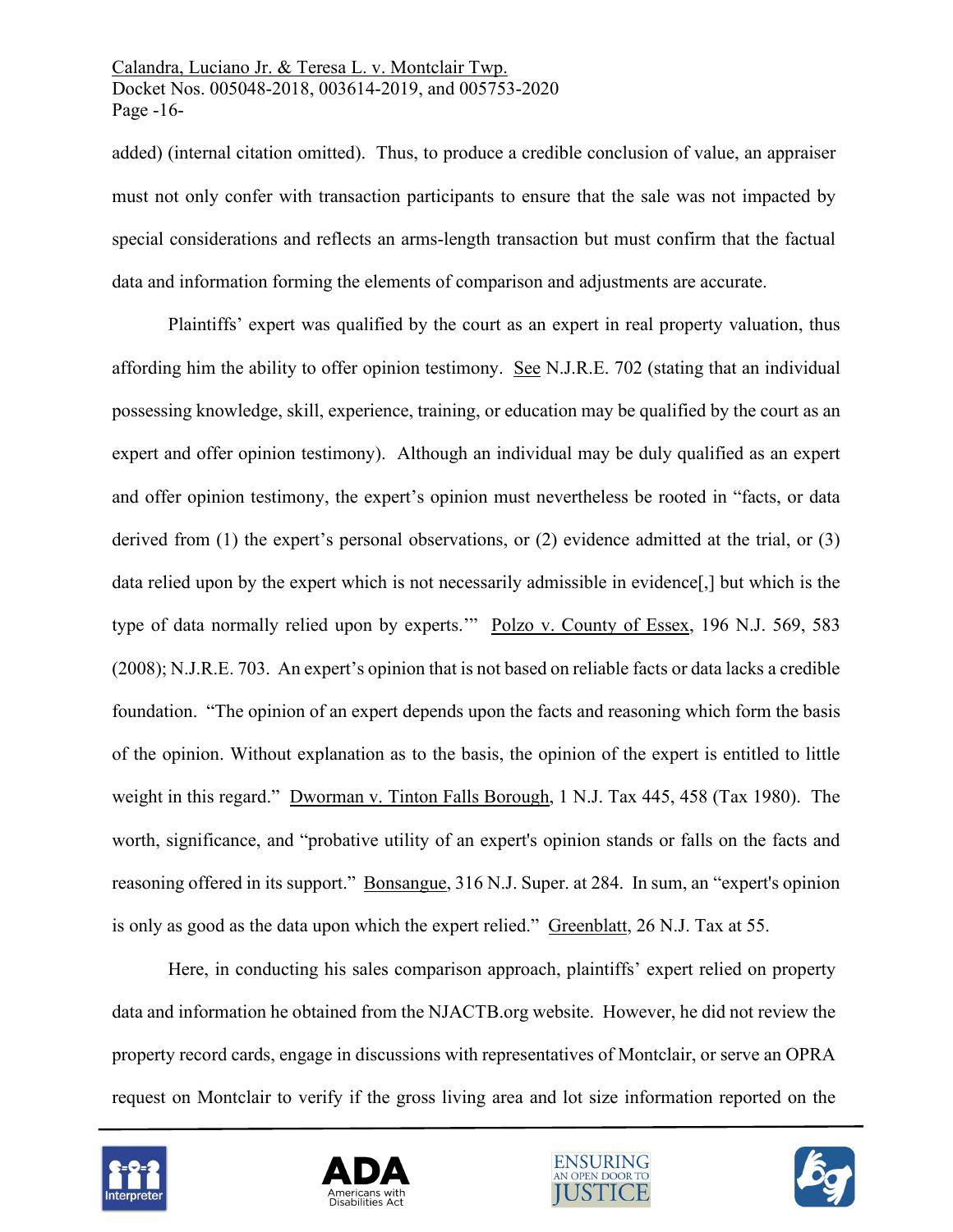NJACTB.org website was accurate. Similarly, in conducting his lot size and gross living area paired sales analyses, plaintiffs' expert again exclusively relied on property information sourced from the NJACTB.org website without verifying its accuracy or integrity against the property record cards.

Recognizing the potential hazards associated with a blind reliance on information reported on public websites and multiple listing service websites, the Appraisal Institute cautions that "while 'the service will contain fairly complete information about these properties, including descriptions and brokers' names . . . details about a property's square footage, basement area, or exact age may be inaccurate or excluded." VBV Realty, LLC, 29 N.J. Tax at 563 (quoting The Appraisal of Real Estate at 119). Thus, an appraiser must confirm the data being relied on is factually accurate.

Here, the NJACTB.org website relied on by plaintiffs' expert for his facts and data, expressly states that the "data available to you, the USER . . . has many sources that are not controlled by NJACTB and it's [sic] agencies." Therefore the "NJACTB does not warrant or guarantee: . . . The accuracy, adequacy, quality, currentness [sic], validity, completeness, or suitability of any data for any purpose . . . The entire he entire risk as to the quality, performance, and the accuracy, adequacy, completeness, currentness [sic], validity, and quality of any data is with the USER."

Accordingly, the court questions the accuracy, reliability, and integrity of the facts, data, and information reported by plaintiffs' expert with respect to his twelve comparable sales and under his paired sales analyses. If any of the data or information on the NJACTB.org website was inaccurate or contained typographical errors or misstatements, then plaintiffs' expert's concluded values were premised on incorrect information and may be erroneous. Similarly, if any of the data







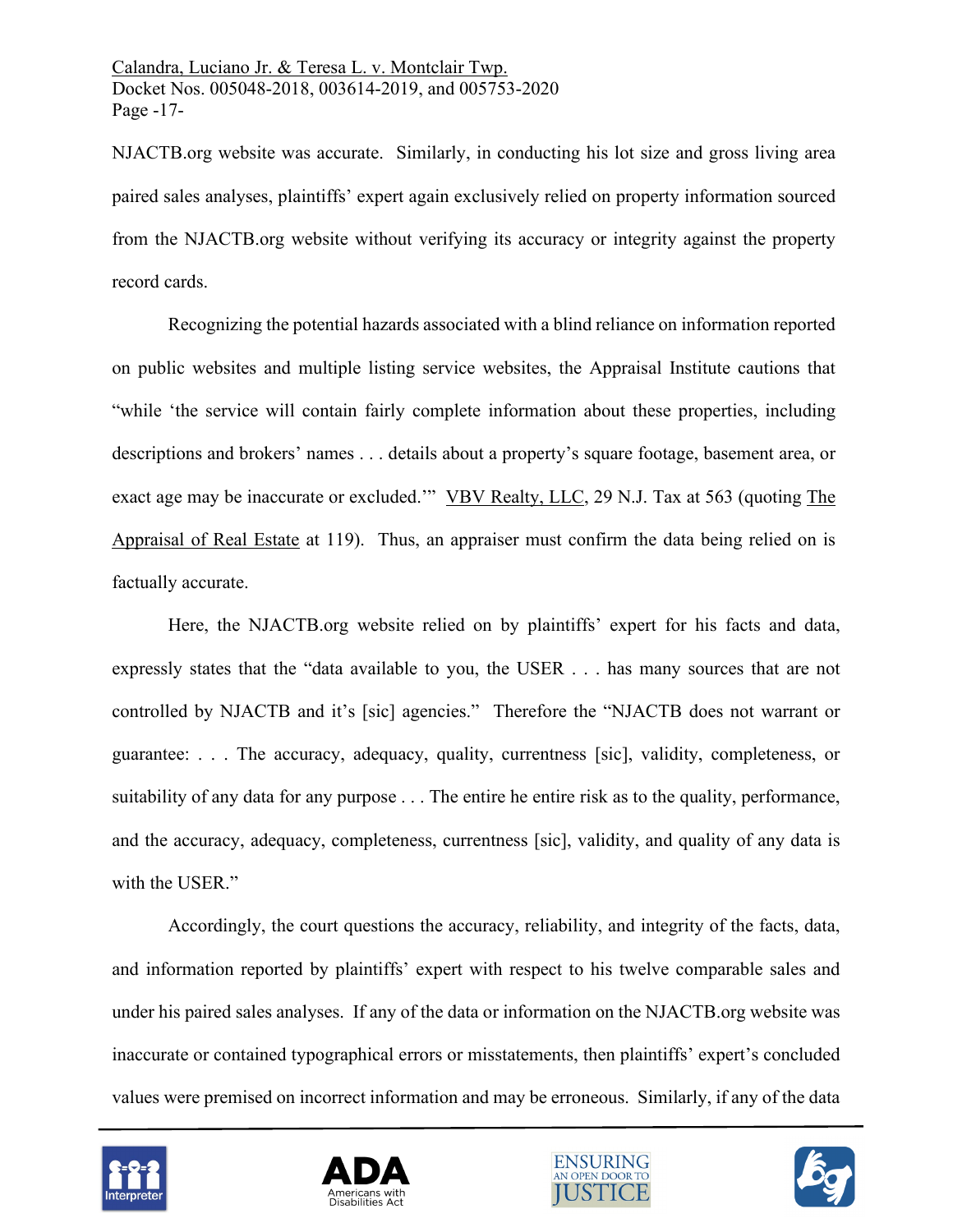### Calandra, Luciano Jr. & Teresa L. v. Montclair Twp. Docket Nos. 005048-2018, 003614-2019, and 005753-2020 Page -18-

or information on the NJACTB.org website was inaccurate or contained an error, then plaintiff's expert's paired sales analyses may also be misleading, causing rippling distortions in plaintiffs' expert's value conclusions. For example, if the NJACTB.org website contained a typographical error reporting the gross living area of a sale as 5,500 square feet when it should have been reported as 3,500 square feet, that seemingly harmless error could not only affect whether the property is viewed as comparable to the subject property but would also impact the range of adjusted property values and may change the appraiser's concluded value. Employing the \$100 per square foot gross living area adjustment adopted by plaintiffs' expert, the error would result in a \$200,000 difference in adjusted value. In addition, if information regarding the lot sizes or gross living areas of any of the sixteen paired sales were inaccurate, plaintiffs' expert's proposed adjustments for lot size and the gross living area may also produce an inaccurate result.

Further, assuming that the data is correct, the court has three observations in reviewing plaintiffs' expert's gross living area paired sales analysis. First, none of the properties bear gross living areas remotely comparable to the subject property. The properties relied on by plaintiffs' expert to discern a gross living area adjustment are between 1,286 to 3,058 square feet smaller than the subject property. Thus, the court questions whether the gross living area adjustment for homes between 2,400 and 3,000 square feet parallels the gross living area adjustment for homes between 5,000 and 6,000 square feet. Secondly, in plaintiffs' expert opinion, to determine the subject property's value, adjustments must be made to account for lot size deviations as little as 1,300 square feet. However, the court observes that in identifying his gross living area paired sales, several sets of the paired sales contain lot size differences as much as 3,628 square feet. Yet, plaintiffs' expert made no adjustments to the paired sales to account for these lot size disparities. In sum, there is a lack of internal consistency between the adjustments made by plaintiffs' expert







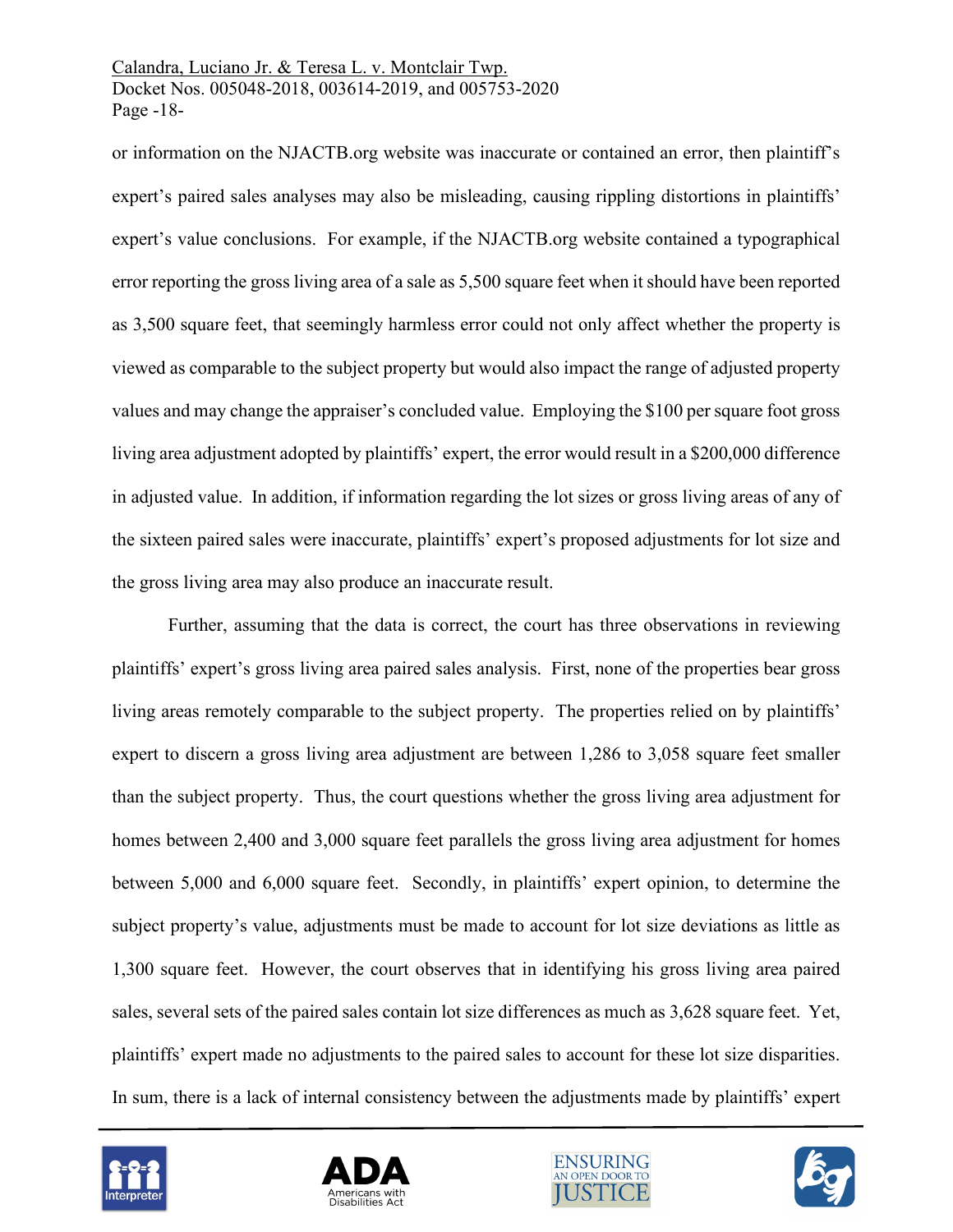Calandra, Luciano Jr. & Teresa L. v. Montclair Twp. Docket Nos. 005048-2018, 003614-2019, and 005753-2020 Page -19-

in conducting his paired sales analysis and in conducting his comparable sales analysis. Finally, because plaintiffs' expert did not speak with the transaction participants (buyers, sellers, brokers, or attorneys) in any of the sixteen sales comprising his paired sales analyses, the court questions whether any of those transactions were impacted, influenced, or affected by special factors that were not readily ascertainable from plaintiffs' expert's review of the NJMLS or NJACTB.org websites.

When the facts underlying or forming the basis of an expert's opinion are uncertain, unconfirmed, or unproven, the court cannot be expected to deduce a value therefrom. For the opinion of an expert to be meaningful, the expert is required to "identify the factual bases for their conclusions, explain their methodology, and demonstrate that both the factual bases and the methodology are scientifically reliable." Landrigan v. Celotex Corp., 127 N.J. 404, 417 (1992). The weight accorded expert testimony "depends upon the facts and reasoning which form the basis of the opinion. An expert's conclusion can rise no higher than the data providing the foundation." Inmar Associates [v. Edison Twp., 2 N.J. Tax](https://advance.lexis.com/api/document/collection/cases/id/3SF5-PXG0-000H-S0YH-00000-00?page=66&reporter=3305&context=1000516) 59, 66 (Tax 1980) (citing Passaic v. Gera Mills, 55 N.J. Super. 73 (App. Div. 1959)). Consequently, without credible information and data sustaining plaintiffs' expert's sales, the court is unable to conclude that his gross living area and lot size paired sales analyses are reliable, his twelve sales are comparable and competitive with the subject property, and his overall conclusions of value are credible. Accordingly, because material issues exist with respect to the accuracy, credibility, and reliability of plaintiffs' expert's sales comparison approach, the court accords it no weight.

# b. Montclair's expert

At the outset, the court emphasizes that it finds credible Montclair's expert's: (i) testimony that he verified the lot sizes, gross living areas, and property details for each of his twelve







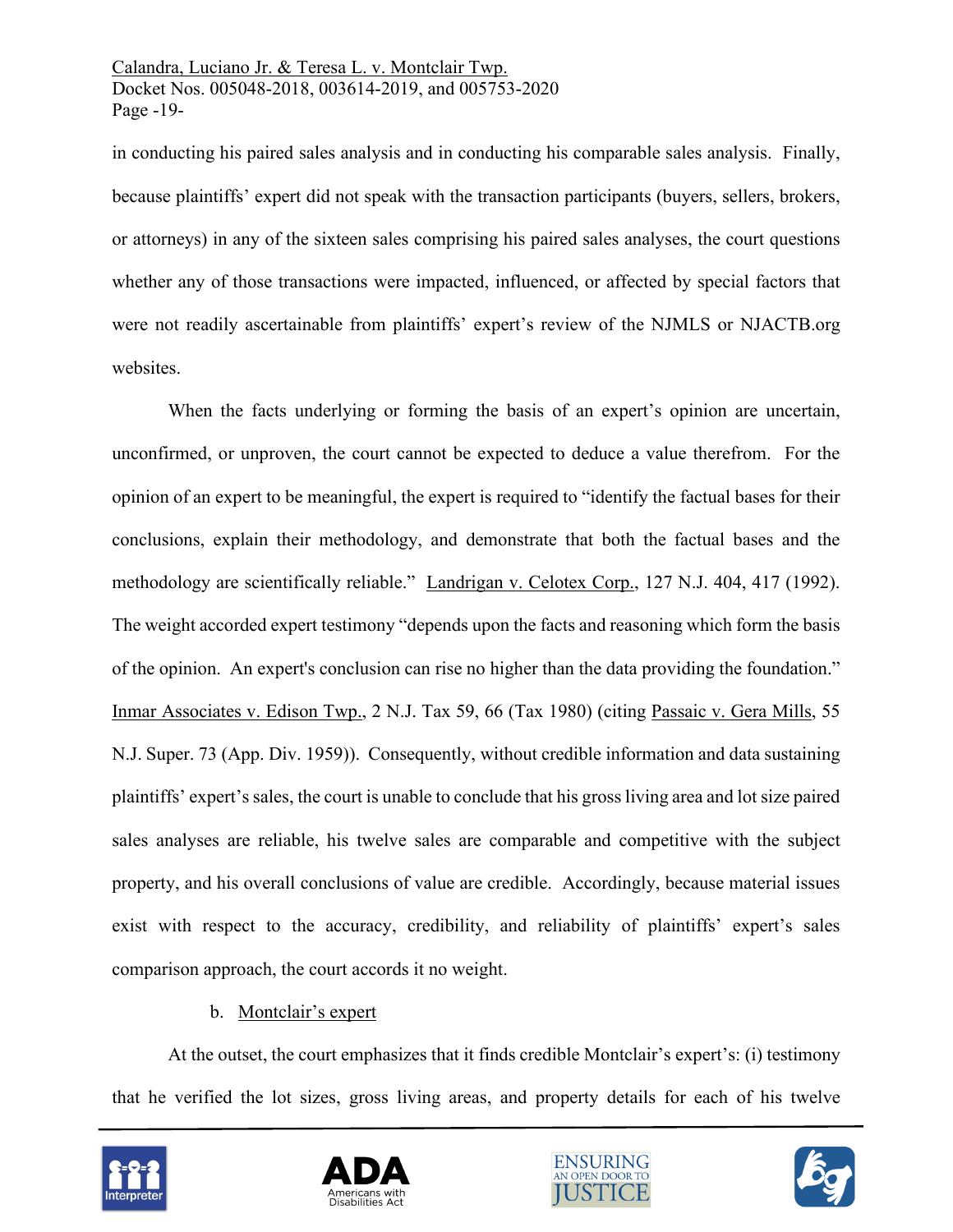Calandra, Luciano Jr. & Teresa L. v. Montclair Twp. Docket Nos. 005048-2018, 003614-2019, and 005753-2020 Page -20-

comparable sales by reviewing their property record cards and engaging in discussions with Montclair's tax assessor; (ii) gross living area paired sales analysis and corresponding \$195 per square foot gross living area adjustment; (iii) bathroom paired sales analysis and corresponding \$50,000 full bathroom and \$25,000 half bathroom adjustment; and (iv) in-ground pool adjustment of \$75,000. In addition, the court finds credible Montclair's expert's testimony that based on his discussions with market participants and Montclair's tax assessor, no market adjustments are required for minor variations in lot size between comparable properties.

However, cross-examination disclosed that several of Montclair's expert's comparable sales possess material characteristics rendering them not comparable to and thus, competitive with the subject property. Moreover, cross-examination disclosed that Montclair's expert's basement adjustment may not accurately reflect the marketplace's reaction and thus requires modification.

# 2018 tax year

Cross-examination disclosed that the GSMLS listing for Montclair's expert's 2018 tax year sale #1 detailed that "renovations" were performed including "new plumbing, new roof, new kitchen, new HVAC, new electric, 3.5 new baths." In addition, the court's review of the GSMLS listing revealed that the master bathroom contains "double stall showers and double vanity sinks with marble countertops."<sup>13</sup> Finally, the GSMLS listing details that the home's basement is partially finished. However, Montclair's expert could not state when the subject property was last renovated, expressing instead that the subject property had been renovated "over the years." Moreover, he acknowledged that the subject property's basement is unfinished. Significantly, he made no adjustments to his 2018 tax year sale #1 to account for these seemingly material condition

<span id="page-19-0"></span>No interior photographs of Montclair's expert's 2018 tax year sale #1 were marked for identification during trial.







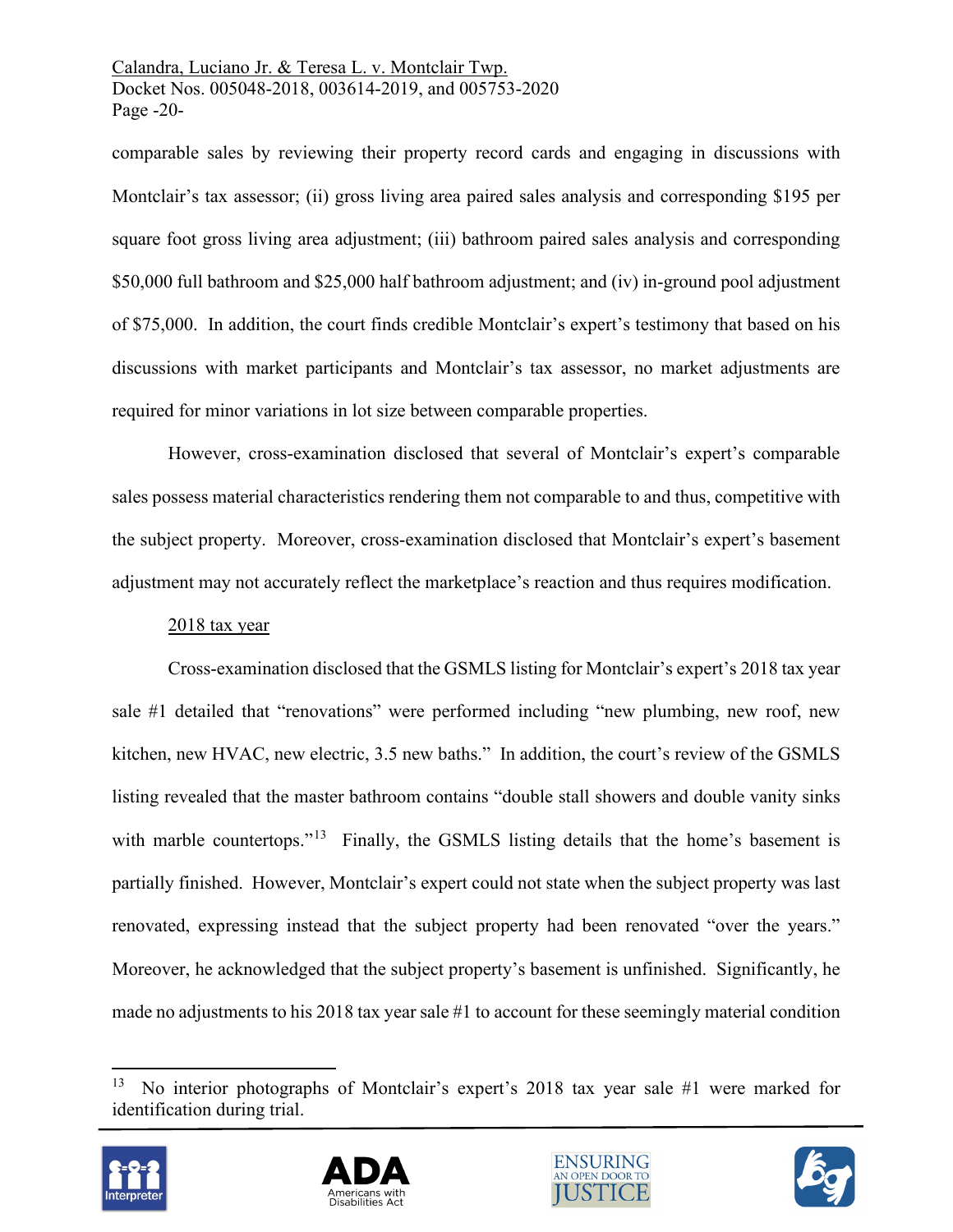### variations.

In addition, cross-examination further revealed that the GSMLS listing for Montclair's 2018 tax year sale #3 states that "house was completely renovated . . . in 2011." The court's review of the GSMLS listing further discloses that the home contains a "finished basement with rec room. . . ." However, Montclair's expert made no adjustments to his 2018 tax year sale #3 to account for these condition variations because, in his opinion, the property was in "similar condition." In addition, the court's review of the GSMLS photographs for 2018 tax year sale #3 discloses that while the kitchen and kitchen appliances are of similar quality and condition to the subject property's, the master bathroom, full bathrooms, and half bathroom are fully renovated. Thus, the court finds sale #3 to be superior in condition to the subject property.

Therefore, the court finds that 2018 tax year sales #1 and #3 are not comparable and, thus, not competitive with the subject property and excludes them from consideration in determining the subject property's true market value.

Finally, the court notes that Montclair's expert acknowledged that 2018 tax year sale #2 contains a partially finished basement. However, Montclair's expert neglected to make an adjustment to sale #2 to account for this condition variation. Accordingly, the court will apply a downward adjustment to sale #2 to account for this condition.

#### 2019 tax year

Cross-examination divulged that Montclair's expert conducted no paired-sale analysis, nor did he offer any market sales data supporting his 5% downward lot size adjustment of -\$115,000 to 2019 tax year sale #1. Rather, the downward lot size adjustment was based solely on Montclair's expert's subjective opinion of what the lot size adjustment should be to account for the approximately 2/3-acre lot size disparity. As expressed above, "[i]f the bases for the







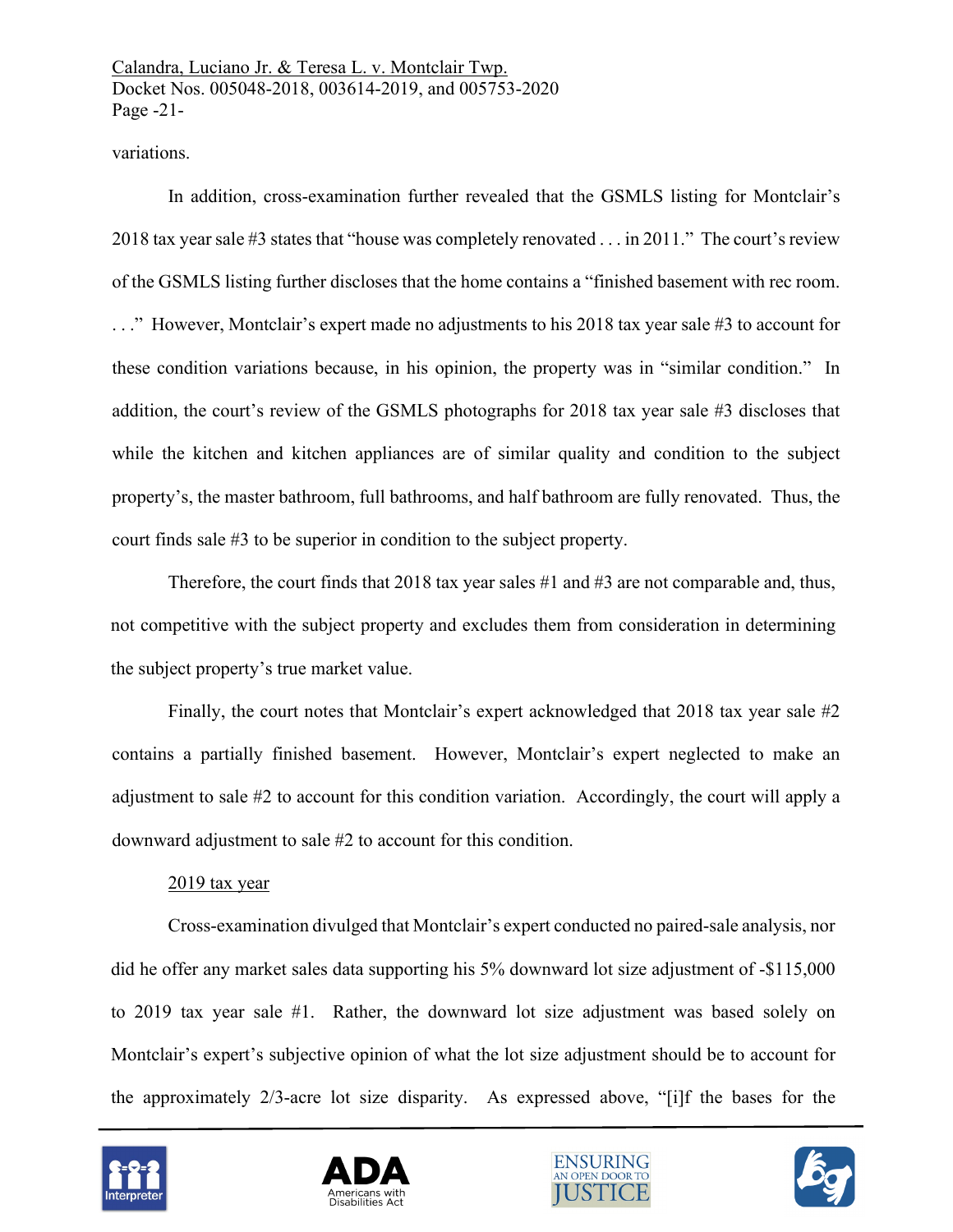Calandra, Luciano Jr. & Teresa L. v. Montclair Twp. Docket Nos. 005048-2018, 003614-2019, and 005753-2020 Page -22-

adjustments are not made evident the court cannot extrapolate value." [Inmar Associates, 2 N.J.](https://advance.lexis.com/api/document/collection/cases/id/3SF5-PXG0-000H-S0YH-00000-00?page=66&reporter=3305&context=1000516)  [Tax at 66.](https://advance.lexis.com/api/document/collection/cases/id/3SF5-PXG0-000H-S0YH-00000-00?page=66&reporter=3305&context=1000516) Adjustments must be based on market-derived sources or objective data and not be based on subjective observations and/or personal experience. An appraiser's adjustments "must have a foundation obtained from the market. . . ." Greenblatt, 26 N.J. Tax at 55. Without adequate support for his opinion, the lot size adjustment utilized by Montclair's expert is entitled to no weight. Moreover, ignoring Montclair's expert's lot size adjustment would be inappropriate, as that would fail to recognize the potential difference the market ascribes to oversized lots.

In addition, cross-examination revealed the GSMLS listing for 2019 tax year sale #1 states that the home was "magnificently renovated" with a "brand new addition w/ ultra[-]sleek chef's kitchen, . . ." and "marble baths." However, Montclair's expert made no adjustments to his 2019 tax year sale #1 to account for these condition differences. The court's review of the GSMLS photographs discloses that while the kitchen is of similar quality and condition to the subject property, the master bathroom is fully renovated and is in substantially superior condition compared to the subject property's master bathroom. Moreover, 2019 tax year sale #1 contains an outdoor putting green, something the subject property does not possess. Finally, the subject property's butler's pantry, mudroom, and laundry area (in the unfinished basement) do not remotely resemble the butler's pantry and laundry room in sale #1, which is accurately characterized under the GSMLS as a "state-of-the-art mudroom and butler's pantry." Thus, the court finds sale #1 to be in a superior condition than the subject property.

Montclair's expert's 2019 tax year sale #2 is the identical property identified as 2018 tax year sale #3.[14](#page-21-0) For the reasons expressed above, the court finds the extensive renovations to that

<span id="page-21-0"></span><sup>&</sup>lt;sup>14</sup> The property was sold on June 6, 2017, and then resold on April 12, 2018.







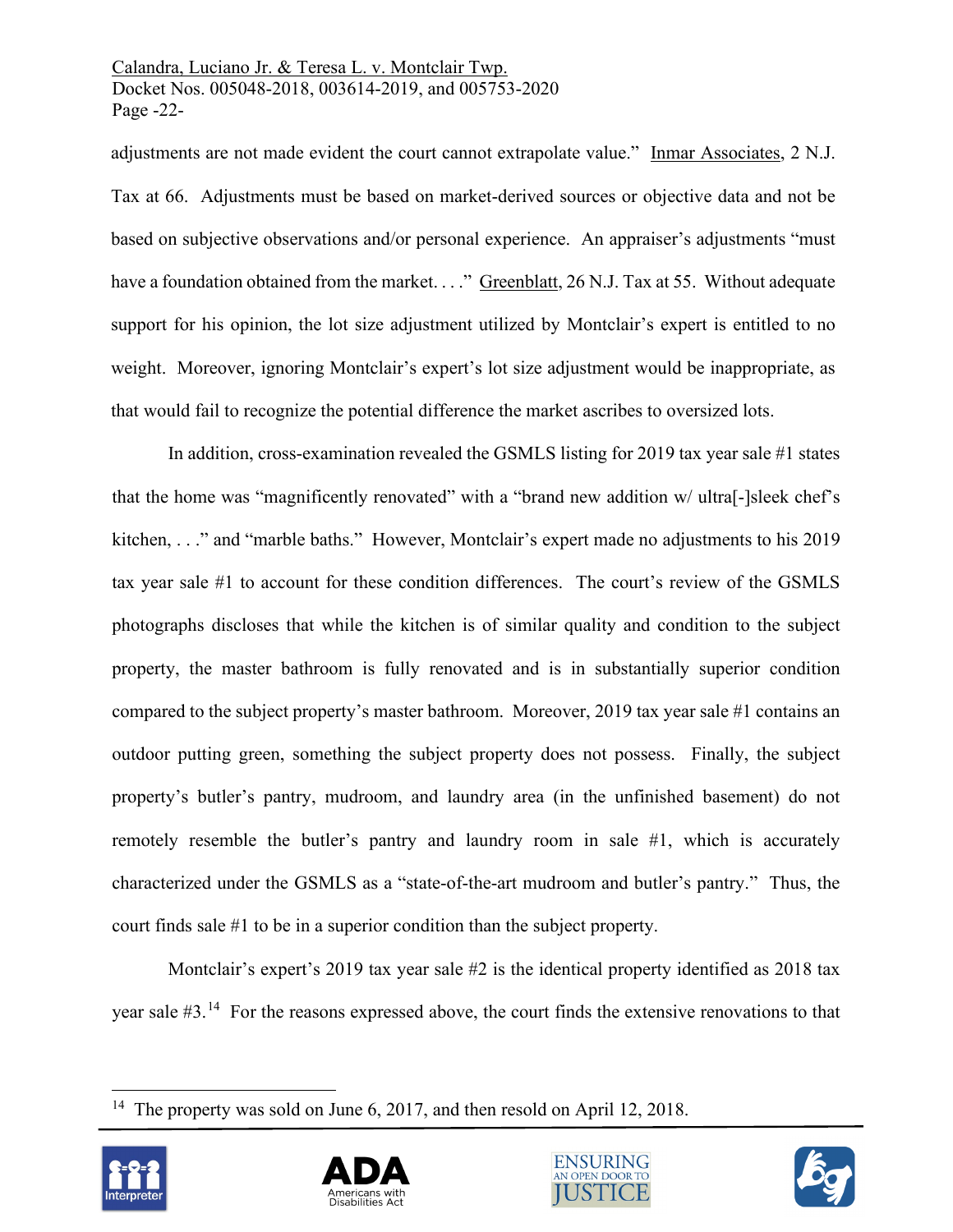property's master bathroom, full bathrooms, and half bathroom render it in superior condition and not comparable to the subject property.

Finally, cross-examination disclosed that the GSMLS listing for Montclair's 2019 tax year sale #3 states that the house was "[r]enovated/ 2007." Similarly, Montclair's expert made no adjustments to 2019 tax year sale #3 to account for the condition variations. In addition, the court's review of the GSMLS photographs for sale #3 discloses that while the kitchen is similar in quality and condition to the subject property's, the master bathroom and full bathrooms are renovated. Thus, the court finds sale #3 to be in a superior condition than the subject property.

Therefore, the court finds that 2019 tax year sales #1, #2, and #3 are not comparable and, thus, not competitive with the subject property and excludes them from consideration in determining the subject property's true market value.

### 2020 tax year

The court's review of the GSMLS listing for Montclair's 2020 tax year sale #1 states that the house was renovated in 2005. However, Montclair's expert made no adjustments to 2020 tax year sale #1 to account for the condition variations. In addition, the court's review of the GSMLS photographs for sale #1 discloses that while the kitchen is similar in quality and condition to the subject property's, the master bathroom and full bathrooms are renovated. Thus, the court finds sale #1 to be in a superior condition than the subject property.

Moreover, the court's review of the GSMLS listing for Montclair's 2020 tax year sale #3 states that the house was "completely renovated in 2010." In addition, the listing states, "spa-like bathroom with soaking tub, separate shower & double sinks." However, Montclair's expert made no adjustments to 2020 tax year sale #3 to account for these condition variations. The court's review of the GSMLS photographs for sale #3 discloses that the master bathroom is fully







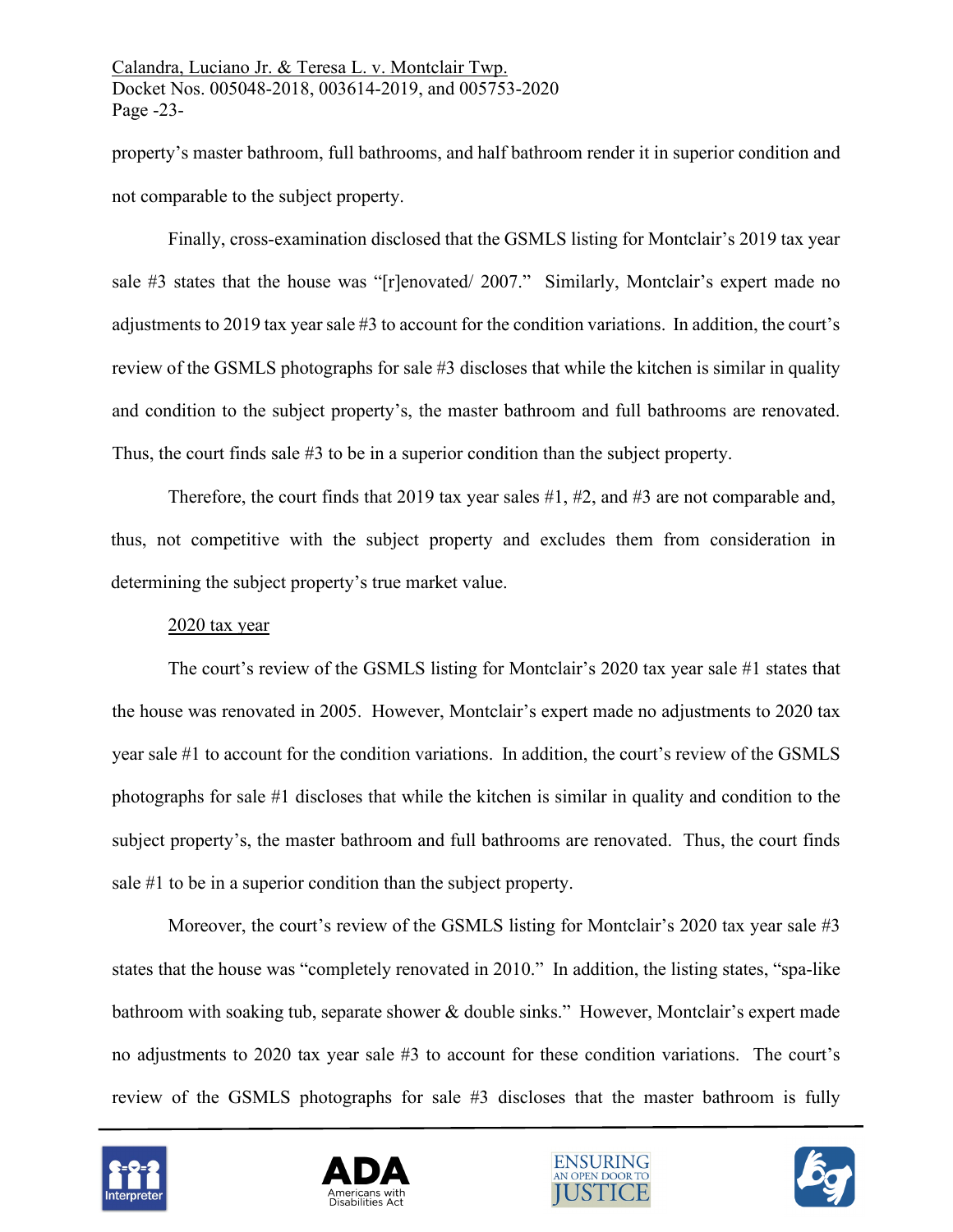renovated. Thus, the court finds sale #3 to be in a superior condition than the subject property.

Finally, the court's review of the GSMLS listing for Montclair's 2020 tax year sale #4 states that the house was renovated in 2015. The listing further states that "[a]ll bathrooms are beautifully designed and updated, the master-bath features underfloor radiant heating." However, Montclair's expert made no adjustments to 2020 tax year sale #4 to account for these condition variations. In addition, the court's review of the GSMLS photographs for sale #4 discloses that the master bathroom and full bathrooms are fully renovated. Thus, the court finds sale #4 to be in a superior condition than the subject property.

Therefore, the court finds that Montclair's expert's 2020 tax year sales #1, #3, and #4 are not comparable and thus, not competitive with the subject property and excludes them from consideration in determining the subject property's true value.

Accordingly, for the 2018 tax year, the court will consider sales #2 and #4 as evidence of the subject property's value. For the 2019 tax year, the court will consider sale #4 as evidence of the subject property's value. For the 2020 tax year, the court will consider sale #2 as evidence of the subject property's value.

However, the court finds plaintiff's expert's testimony regarding the finished basement adjustment more credible than Montclair's expert. The court's review of the photographs of the basement finishes for 2018 tax year sale #4, 2019 tax year sale #4, and 2020 tax year comparable sale #2 discloses attractive finishes, including recessed lighting, finished wood or wood-like flooring, additional half-bathrooms, [15](#page-23-0) built-in wine cellar, media/screening rooms, and fitness/athome gym areas. These are key features that the subject property lacks, and the court finds more

<span id="page-23-0"></span>Montclair's expert apparently omitted half-bathrooms located in the basement in his halfbathroom adjustment calculations.







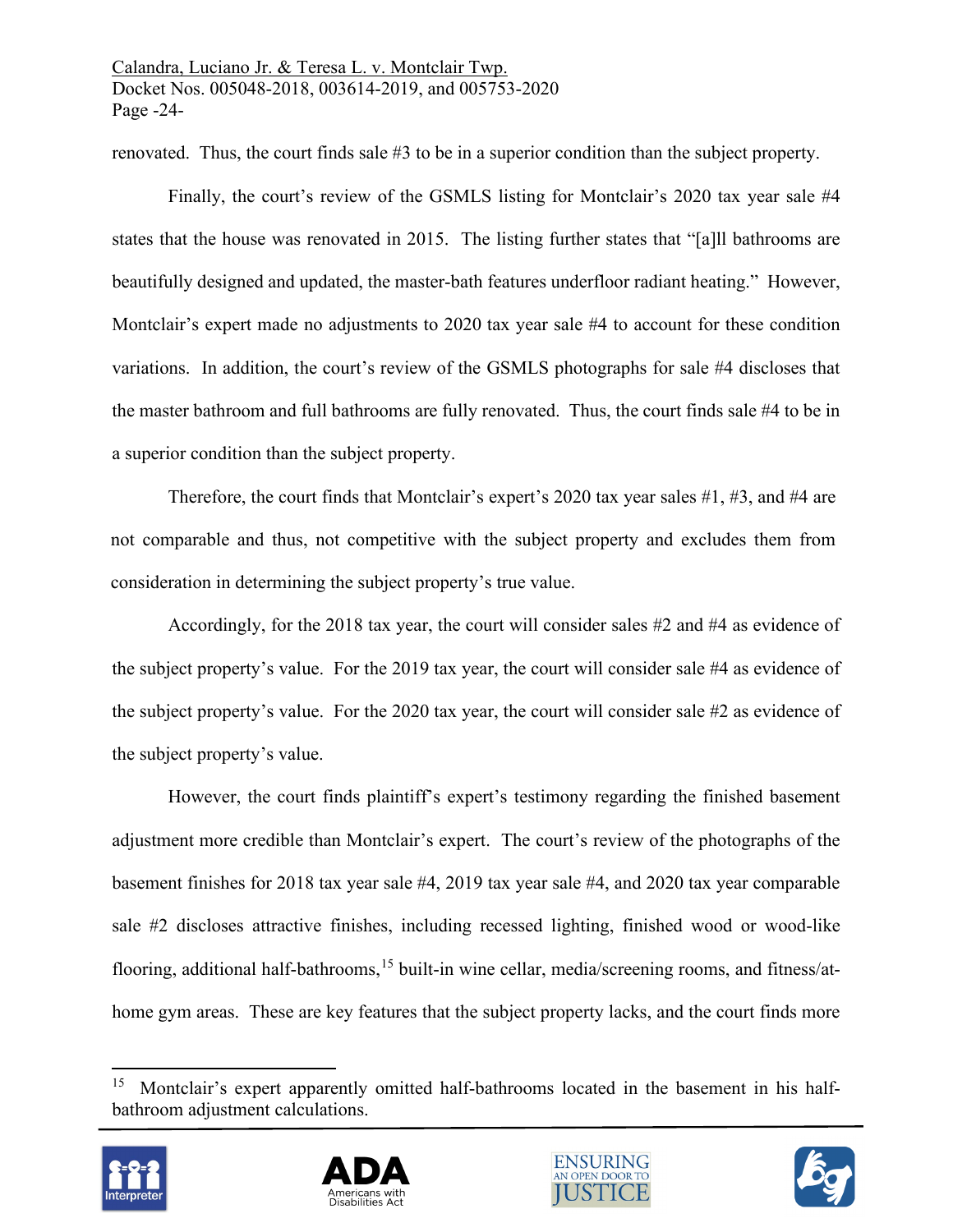credible plaintiffs' expert's testimony that the market would account for these material differences with a \$50,000 adjustment in purchase price. Accordingly, the court will adjust each sale possessing a finished basement downwards by \$50,000.

Therefore, applying the above-stated adjustments results in the following values: (i) 2018 tax year sale #2, \$1,875,800; (ii) 2018 tax year sale #4, \$1,622,500; (iii) 2019 tax year sale #4, \$1,889,100; and (iv) 2020 tax year sale #2, \$2,036,700.

### c. Conclusion of true market value

"The trial judge as the factfinder is not bound by the opinion valuation of the experts on either side. Just as a jury, a judge may adopt 'so much of it as appears sound, reject all of it, or adopt all of it.'" [Riorano, Inc. v. Weymouth Twp., 4 N.J. Tax 550, 564 \(Tax 1982\)](https://advance.lexis.com/api/document/collection/cases/id/3SF5-PWF0-000H-S0RW-00000-00?page=564&reporter=3305&context=1000516) (quoting State Highway Com. v. Dover, 109 N.J.L. 303, 307 (E. & A. 1932)).

For the 2018 tax year, the court accords greatest weight to 2018 tax year sale #4 as the residence is a similar age, condition, and contains a comparable gross living area, lot size, number of garages, and has an in-ground pool like the subject property. Accordingly, the court concludes the subject property's market value, as of the October 1, 2017 valuation date, is \$1,675,000.

For the 2019 tax year, because the court rejected three of Montclair's expert's sales as being in a superior condition than the subject property, the court notes that, unfortunately, it is relying on one sale as evidence of value. Moreover, 2019 tax year sale #4 required approximately \$314,100 in gross adjustments or 18% of its unadjusted sales price of \$1,775,000. Accordingly, considering the gravity of the adjustments the court concludes the subject property's market value, as of the October 1, 2018 valuation date, is \$1,800,000.

For the 2020 tax year, because the court rejected three of Montclair's expert's sales as being in a superior condition than the subject property, the court notes that again, unfortunately, it







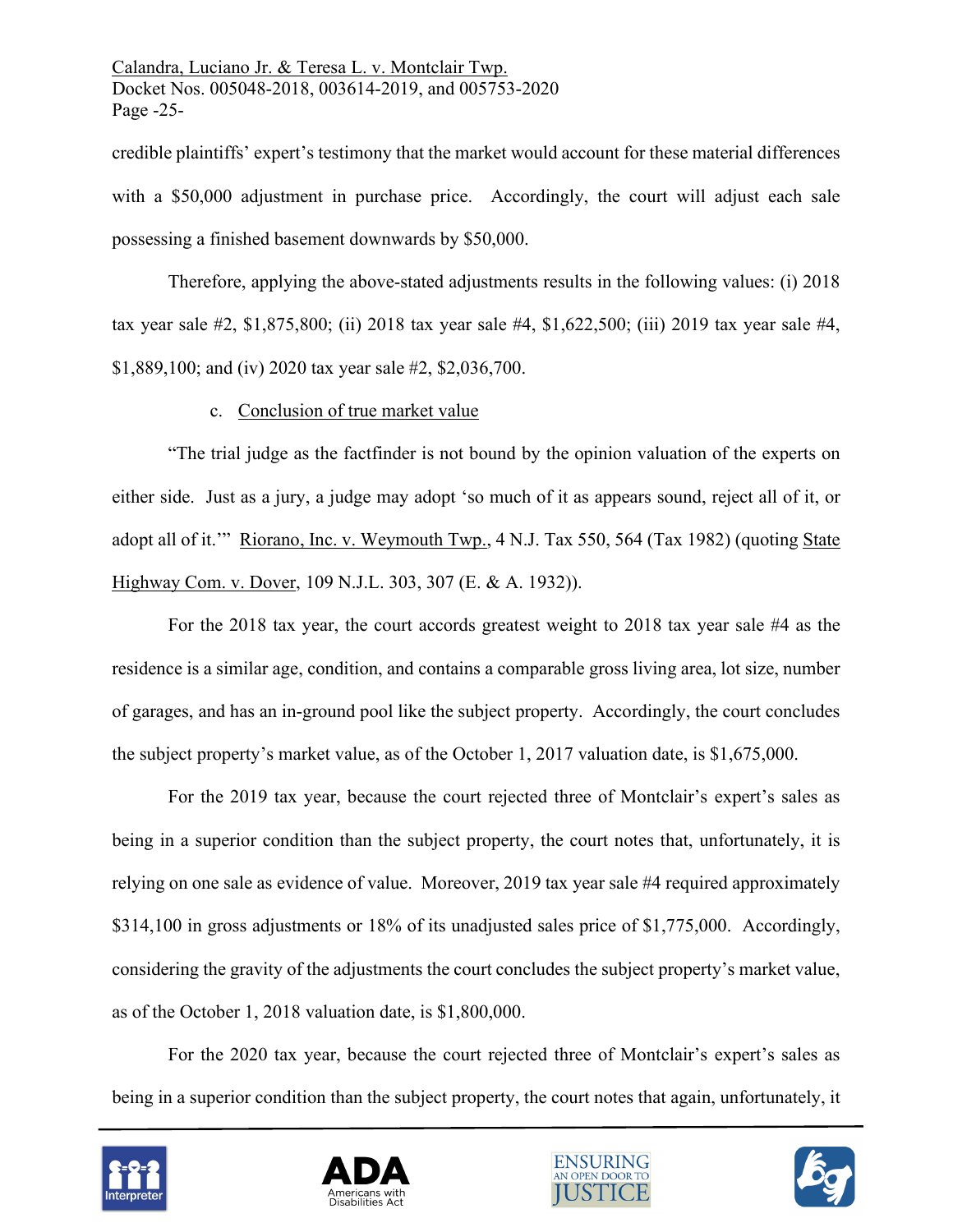Calandra, Luciano Jr. & Teresa L. v. Montclair Twp. Docket Nos. 005048-2018, 003614-2019, and 005753-2020 Page -26-

is relying on one sale as evidence of value. In addition, the court emphasizes that 2020 tax year sale #2 was approximately 20% smaller than the subject property, requiring a material upwards adjustment of \$204,700.00 to account for a 1,050 square foot gross living area disparity. In sum, 2020 tax year sale #2 required approximately \$380,000 in gross adjustments or 22% of its unadjusted sales price of \$1,757,000. Accordingly, considering the gravity of the adjustments the court concludes that the subject property's market value, as of the October 1, 2019 valuation date, is \$1,850,000.

### d. Application of Chapter 123 Ratio

Having reached conclusions of the subject property's true market value, the court will turn its attention to a determination of the correct assessments for the 2018, 2019, and 2020 tax years.

Under N.J.S.A. 54:51A-6(a), commonly referred to as Chapter 123, when the court is satisfied in a non-revaluation year by the evidence presented "that the ratio of the assessed valuation of the subject property to its true value exceeds the upper limit or falls below the lower limit of the common level range, it shall enter judgment revising the taxable value of the property by applying the average ratio to the true value of the property. . . ." N.J.S.A. 54:51A-6(a). This process involves application of the Chapter 123 common level range. [N.J.S.A.](https://advance.lexis.com/document/?pdmfid=1000516&crid=54a10ae1-d873-44e4-81c1-4519cb4d8ca0&pddocfullpath=%2Fshared%2Fdocument%2Fstatutes-legislation%2Furn%3AcontentItem%3A5D6M-28X0-004F-J4XT-00000-00&pdpinpoint=_a&pdcontentcomponentid=9077&pddoctitle=N.J.S.A.+54%3A1-35a(a)&ecomp=qk9g&prid=a2065c69-8741-4133-80d3-db8a727a77d5) 54:1-35a(b).

However, in a revaluation year Chapter 123 is not applied. See N.J.S.A. 54:51A-6(d) (stating that Chapter 123 "shall not apply to any proceeding to review an assessment of real property taken with respect to the tax year in which the taxing district shall have completed . . . a district-wide revaluation program. . . ."). Accordingly, because Montclair conducted a districtwide revaluation program for the 2018 tax year, Chapter 123 is not applicable.

Here, the subject property's 2018 local property tax assessment is \$1,670,600, and the court concluded a true market value of \$1,675,000 for the 2018 tax year. However, "[i]n







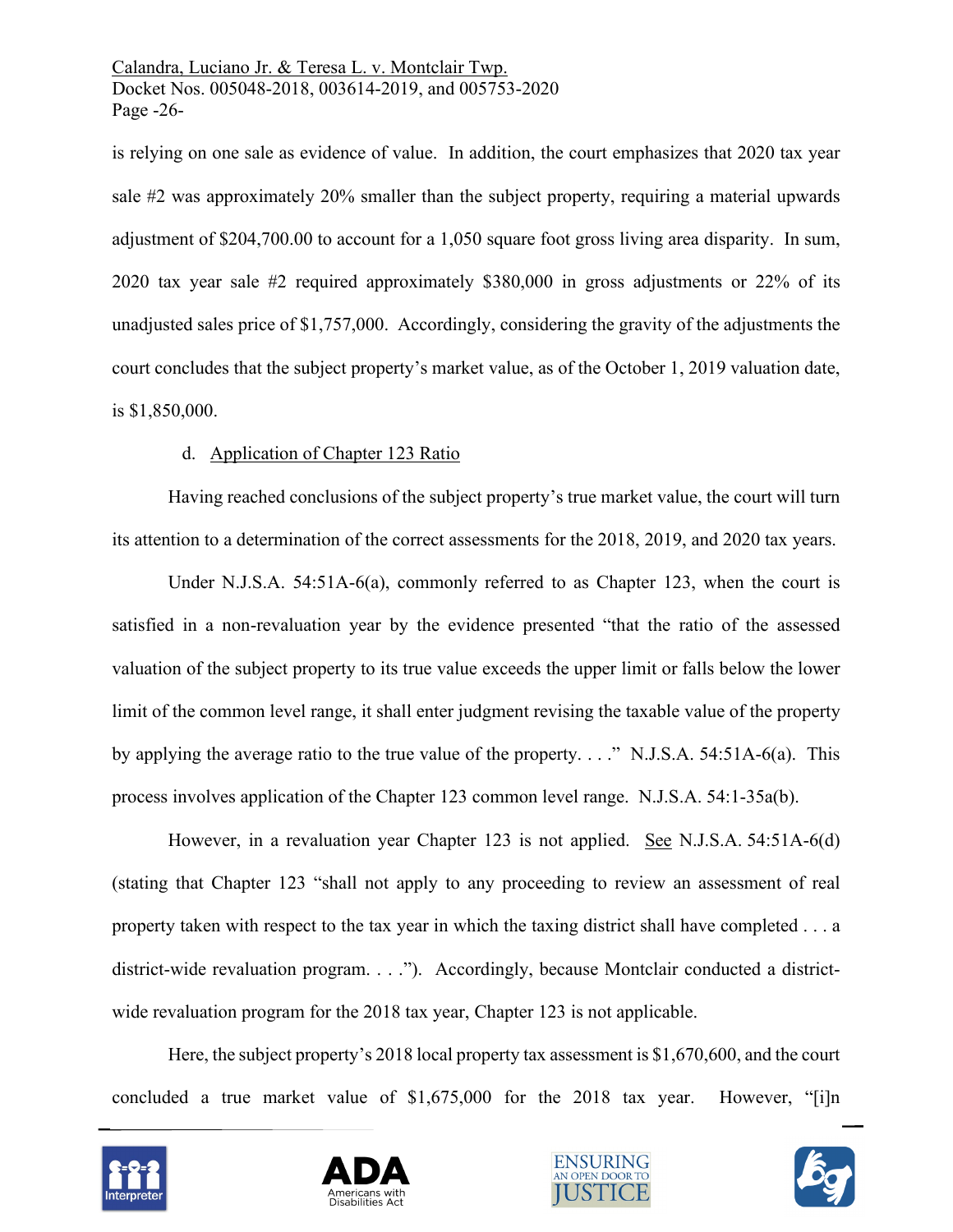Calandra, Luciano Jr. & Teresa L. v. Montclair Twp. Docket Nos. 005048-2018, 003614-2019, and 005753-2020 Page -27-

a revaluation year the court will not increase the assessment above the assessor's or county board's determination, absent the filing of a counterclaim or a petition by the municipality." Passaic St. Realty Assoc. v. Garfield City, 13 N.J. Tax 482 (Tax 1993). See also Short Hills Assocs./Taubman Co. v. Millburn Twp., 20 N.J. Tax 352, 357 (2002) (concluding that "in a tax appeal occurring in a revaluation year, the only way the court can increase an assessment is by the taxing district prevailing on a timely filed counterclaim"). Since Montclair did not file a counterclaim for the 2018 tax year, the court will enter judgment affirming the subject property's 2018 local property tax assessment.

For the 2019 tax year, the ratio of assessed value, \$1,670,600, to true market value, \$1,800,000, yields a ratio of 92.81% (\$1,670,600/\$1,800,000 = 92.81%), which falls between Montclair's upper limit (100%) and lower limit (76.70%) of the Chapter 123 common level range. Consequently, no reduction or increase in the subject property's 2019 tax year assessment is warranted.

For the 2020 tax year, the ratio of assessed value, \$1,670,600, to true market value, \$1,850,000, yields a ratio of 90.30% (\$1,670,600/\$1,850,000 = 90.30%), which falls between Montclair's upper limit (100%) and lower limit (76.70%) of the Chapter 123 common level range. Consequently, no reduction or increase in the subject property's 2020 tax year assessment is warranted.